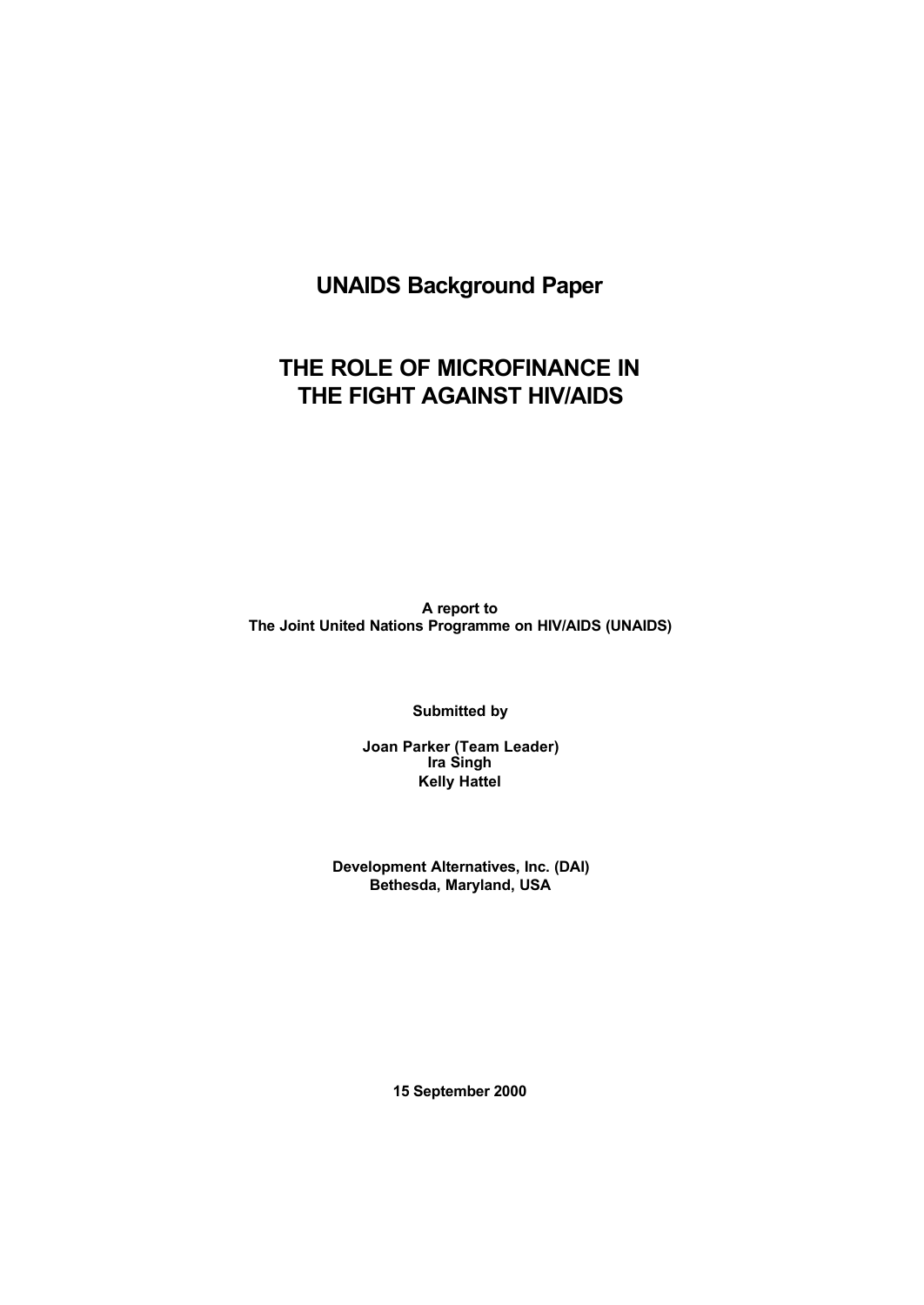## **Acknowledgements**

The authors are indebted to the 35 microfinance institutions who participated in discussions about microfinance and HIV/AIDS during the summer of 2000. These institutions have opened the door to frank and open discussions about the meaning of HIV/AIDS for microfinance institutions and their clients, and pointed the way for initial action.

Thanks go to Anita Alban of UNAIDS, for her insights and candour on this issue. The report also benefited from the excellent advice from USAID's Paurvi Bhatt and UNDP's Benjamin Quinones, Jr., who reviewed drafts of this document. Finally, the authors appreciated the constant support of John Jepsen, who smoothed the way throughout.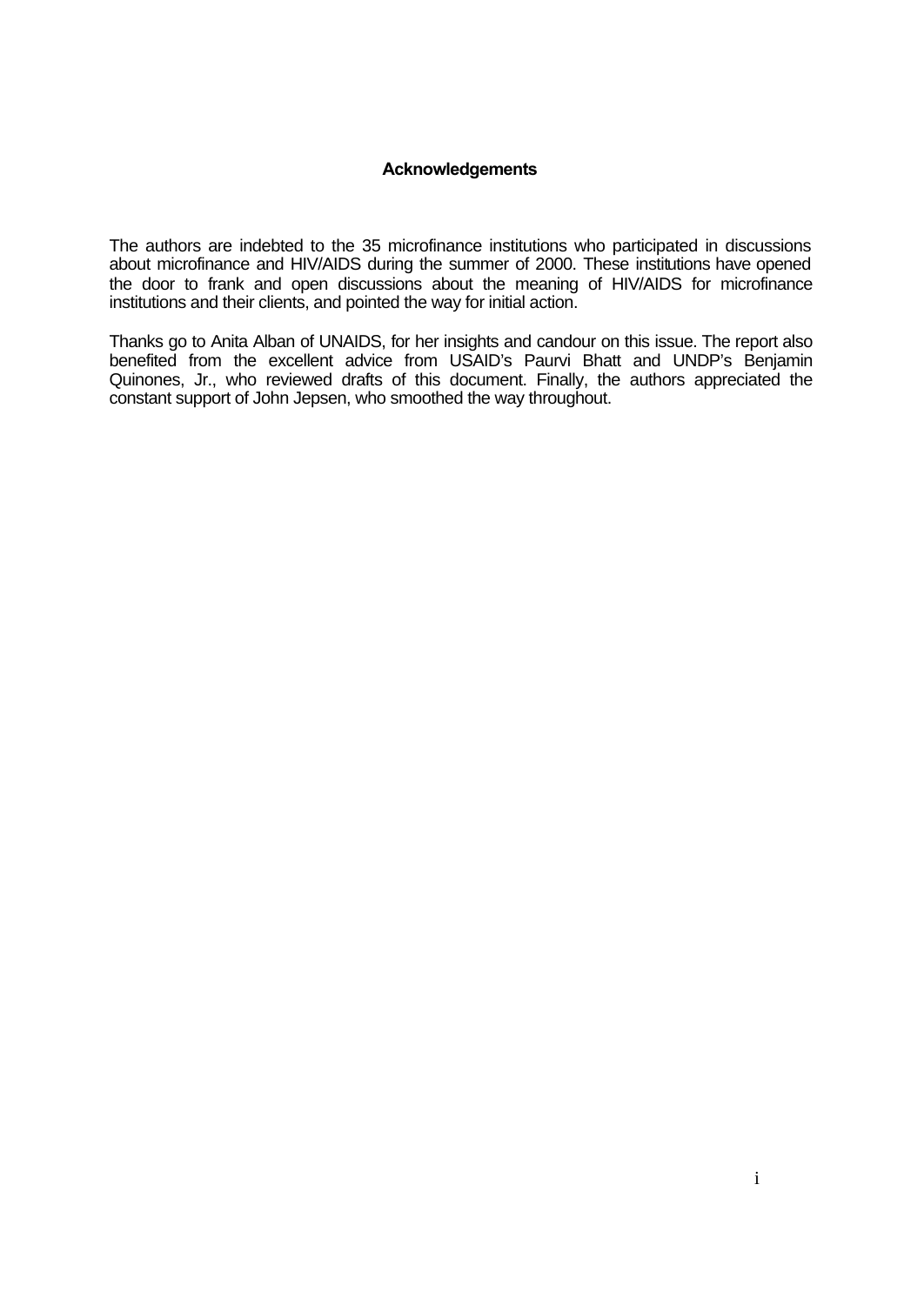# **Table of contents**

| Introduction                                                        | 1           |  |
|---------------------------------------------------------------------|-------------|--|
| Microfinance in the AIDS context                                    |             |  |
| An expanded role for microfinance?                                  |             |  |
| Leaders in innovation                                               |             |  |
| Examples of innovation<br>FINCA/Uganda<br>Opportunity International | 3<br>4<br>5 |  |
| The limits of microfinance actions                                  | 6           |  |
| Who can assume leadership?                                          |             |  |
| A note on the appendices                                            | 7           |  |
| Appendix A: A description of the UNAIDS survey                      |             |  |
| Appendix B: Initiatives in HIV/AIDS education and prevention        |             |  |
| Appendix C: Financial product innovations                           |             |  |
| Appendix D: Preliminary findings from USAID survey                  |             |  |
| Appendix E: List of references                                      |             |  |
|                                                                     |             |  |

| <b>MAP 1:</b> Location of UNAIDS survey participants               | 10 |
|--------------------------------------------------------------------|----|
| <b>MAP 2:</b> Current and/or planned HIV/AIDS education activities | 12 |
| <b>MAP 3:</b> Current and/or planned insurance products/services   | 18 |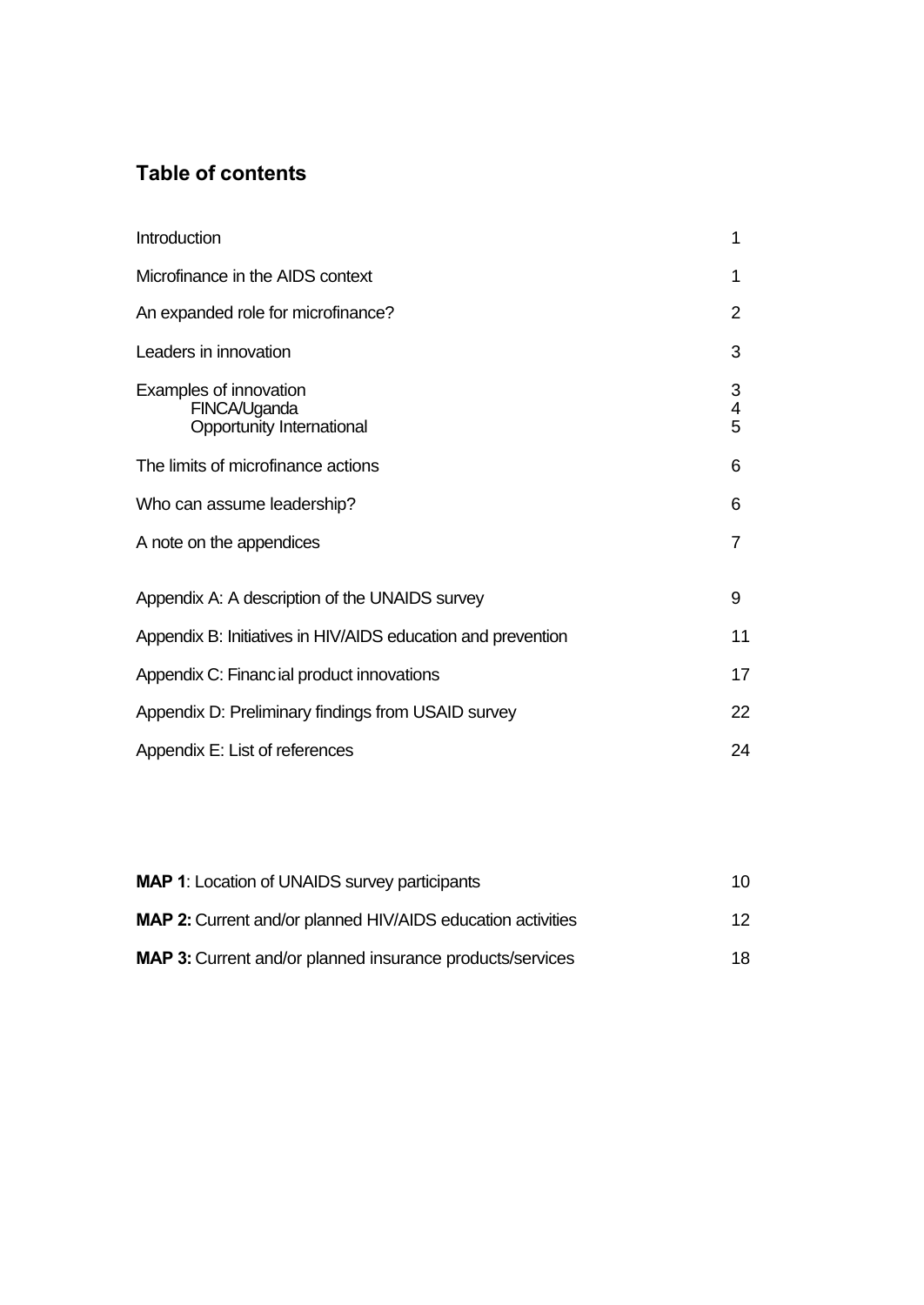## **Abbreviations and translations**

| <b>ACOMB</b>   | Association pour Auto-promotion Communautés Base         |
|----------------|----------------------------------------------------------|
|                | (Association for Community-Based Self-Empowerment)       |
| <b>AIG</b>     | American International Group                             |
| <b>BSF</b>     | <b>Belgian Survival Fund</b>                             |
| <b>CETZAM</b>  | Christian Enterprise Trust of Zambia                     |
| <b>CRO</b>     | <b>Child Restoration Outreach</b>                        |
| <b>CRS</b>     | <b>Catholic Relief Services</b>                          |
| DAI            | Develoment Alternatives, Inc.                            |
| <b>DCOF</b>    | Displaced Children and Orphan's Fund                     |
| Faulu          | English translation = Success                            |
| <b>FCC</b>     | Fundo de Credito Comunitario (Fund for Community Credit) |
| <b>FINCA</b>   | Foundation for International Community Assistance        |
| <b>FOCCAS</b>  | <b>Foundation for Credit and Community Assistance</b>    |
| <b>IFAD</b>    | International Fund for Agricultural Development          |
| <b>MBT</b>     | Micro Bankers Trust                                      |
| <b>MEDA</b>    | <b>Mennonite Economic Development Associates</b>         |
| <b>MFI</b>     | Microfinance Institution                                 |
| <b>NGO</b>     | Non-governmental Organization                            |
| <b>PLWA</b>    | People Living with AIDS                                  |
| <b>ROSCA</b>   | Rotating Savings and Credit Association                  |
| <b>SEF</b>     | <b>Small Enterprise Foundation</b>                       |
| <b>STD</b>     | <b>Sexually Transmitted Diseases</b>                     |
| <b>UDP</b>     | <b>UWESO Development Project</b>                         |
| <b>UGAFODE</b> | Uganda Agency for Development                            |
| <b>URWEGO</b>  | English translation = Ladder                             |
| <b>USAID</b>   | United States Agency for International Development       |
| <b>USCS</b>    | <b>UWESO Savings and Credit Scheme</b>                   |
| <b>UWESO</b>   | The Ugandan Women's Effort to Save Orphans               |
| <b>WOCCU</b>   | <b>World Council of Credit Unions</b>                    |
| Zambuko        | English translation = Bridge                             |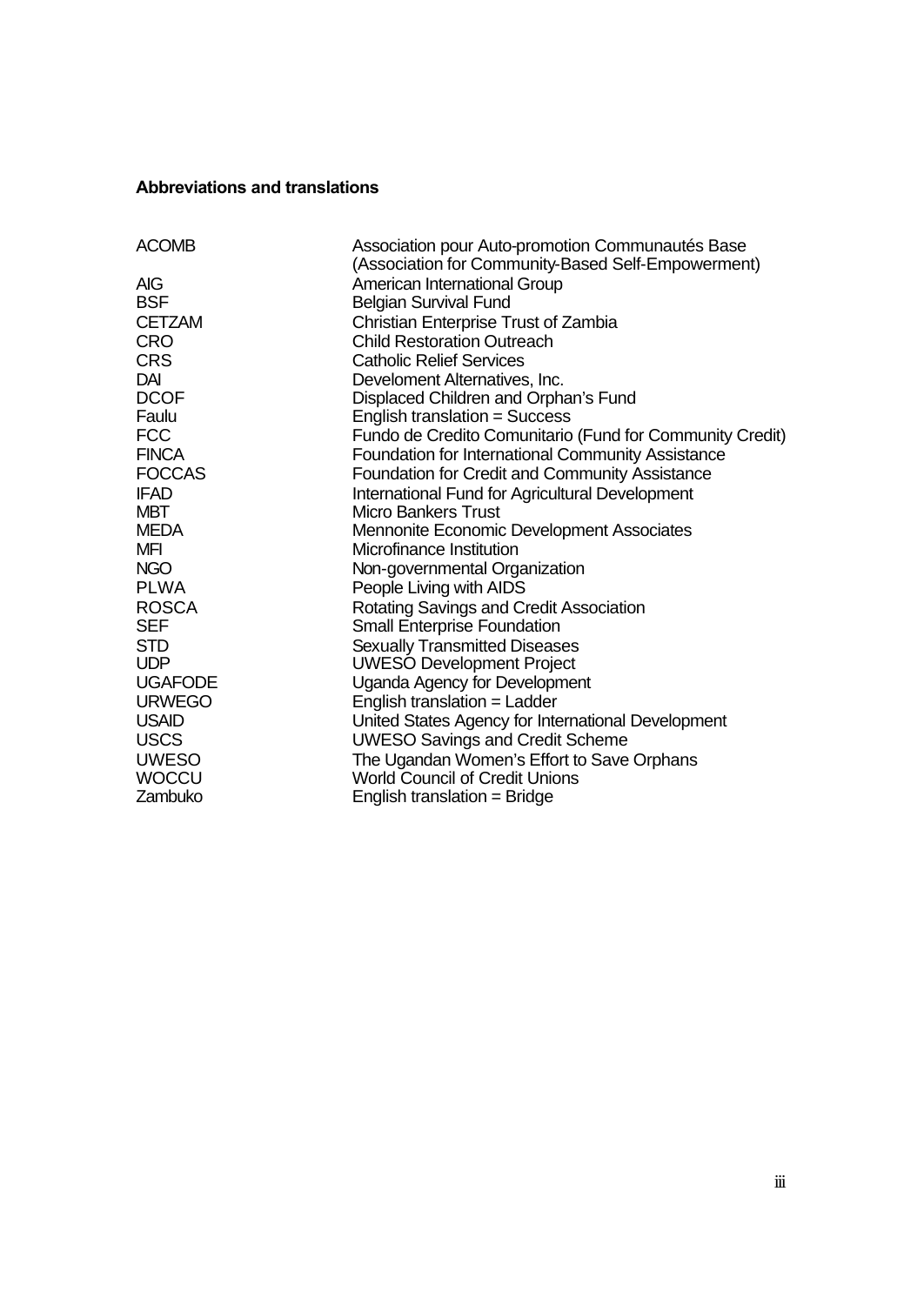# **Introduction**

HIV/AIDS is a health emergency, but it has created a development crisis of devastating scale—for households, communities, countries, and entire regions. Estimates of the economic impacts of HIV/AIDS show that it has reversed many of the gains in development created over the last 30 years (World Bank, 2000). Poor families are among the most vulnerable, as they have few strategies for coping with the economic impacts of the disease. And families who climbed out of poverty are pushed backwards by HIV/AIDS as they lose productive adults, face crippling health expenditures, and expand household size to take in orphaned children.

Microfinance is designed to fight poverty by strengthening the economic position of households at, or below, the poverty line. Microfinance is the provision of small loans (called 'micro-credit') or savings services for people excluded from the formal banking system. In the right environments, microfinance can accomplish the following in the fight against poverty:

- broaden poor people's economic choices
- diversify household income, to make households less vulnerable to downturns in the economy or personal or health set-backs
- facilitate income flows within households to improve quality of life throughout the year
- strengthen the economic position of women so that they can take greater control over decisions and events in their lives.
- build household assets: from houses to business equipment and land.<br>• sometimes provide savings, allowing noor households to accumula
- sometimes provide savings, allowing poor households to accumulate safe but flexible cash accounts from which to draw when needed.

Microfinance strives to 'scale up' to serve as many households as possible. To date, estimates show that microfinance institutions serve approximately two million African households, with aspirations for significant further expansion. Because of its povertyfighting agenda and its goal of reaching scale, microfinance is considered a significant tool in the fight against the economic effects of HIV/AIDS, as described below.

# **Microfinance in the AIDS context**

Sorting out when microfinance is—and is not—an effective tool is the first step in properly mobilizing microfinance practitioners in the fight against HIV/AIDS.

Microfinance is most useful to households before they are deeply affected by AIDS. At an early stage, households can still make use of loans and can still save money. At this point, microfinance services play an important role in strengthening households' economic safety net to draw upon in the later stages of AIDS. Through its focus on women, microfinance may also play a role in reducing vulnerability to HIV/AIDS by keeping women and their daughters away from high-risk behaviours based on economic necessity.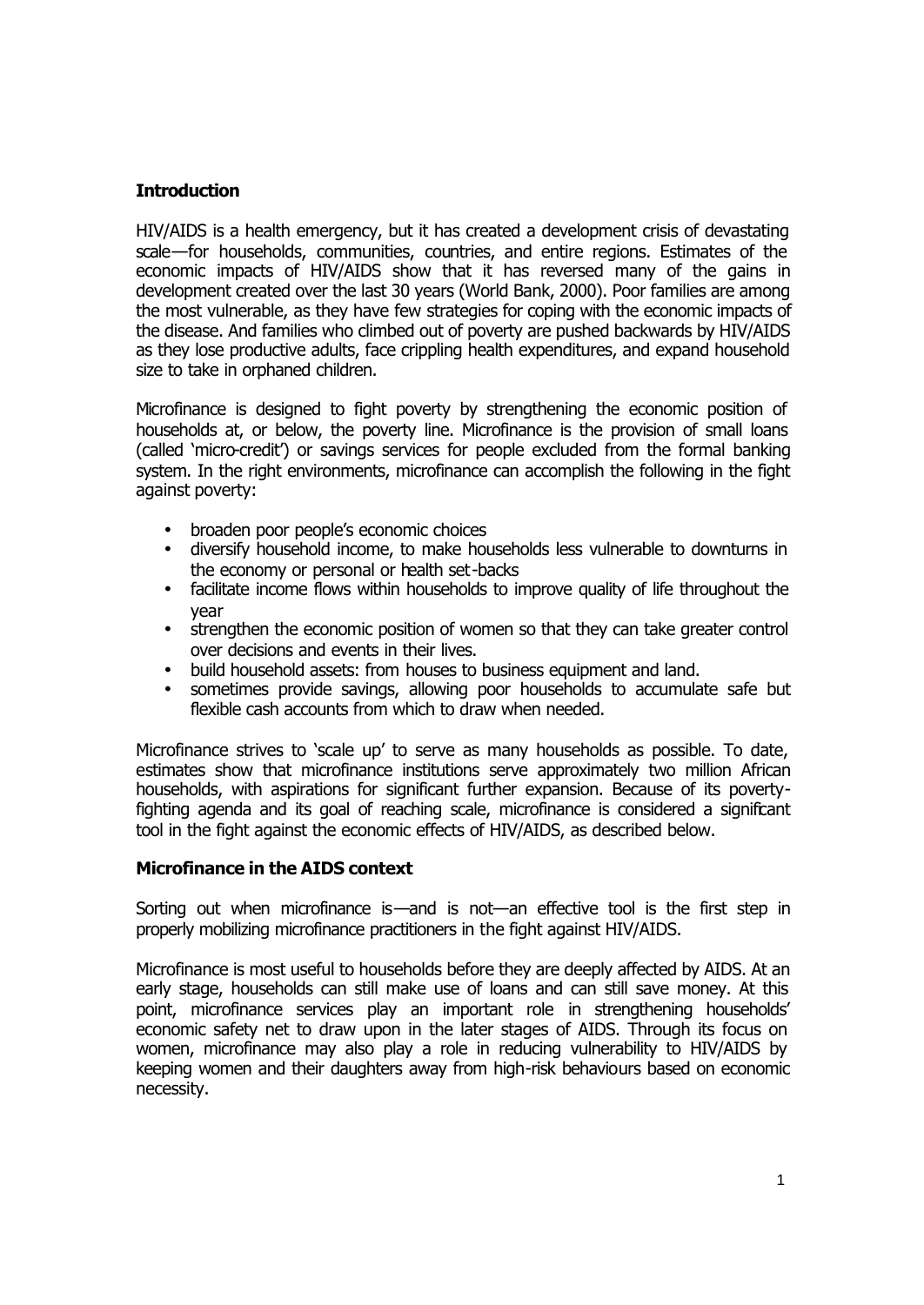Once HIV/AIDS gains a foothold in a household, the role of microfinance changes. At this stage, the role of microfinance is primarily to support the productive activities of healthy family members: those who care for the family's sick and for any orphans living with the family. In this situation, as long as the household undertakes income-earning activities, there may be a role for loan services to help these activities along. The greater the ability of the household to maintain an income stream during this period, the more likely they are to withstand the economic devastation of the disease without selling land or other assets, taking children from school, or breaking up the family.

Finally, after AIDS sweeps through a family, survivors (often grandparents and older children) must rebuild the economic base of the remaining household. As these individuals become prepared to take on the tasks and risks of entrepreneurship, microfinance may be able to play a role in supporting their efforts.

# **An expanded role for microfinance?**

Today there is some debate over how active microfinance institutions (MFIs) should be in the fight against HIV/AIDS. Most observers and practitioners agree that the most important role of microfinance is to continue to serve those households that can make use of financial resources. Even in countries with the highest HIV-prevalence rates among adults, the majority of adults are still able to undertake productive activities.

Some argue that MFIs can go beyond their traditional role, offering a range of additional services to their clientele. Because microfinance often uses a 'group methodology' that brings together groups of poor people—predominantly women—on a regular basis, it is seen as an effective avenue for distributing health services, such as prevention information about HIV/AIDS. When provided through a partnership with a health organization, health services may be added to basic microfinance transactions at a minimal cost to both the MFI and its clients.

The same argument may extend to other services that are important in an HIV/AIDS context: legal advice to women on inheritance and children's rights; counselling; or training on the care of sick family members. If provided through a strategic partnership, these services may be channelled to MFI clients at little or no additional burden to the MFI.

Microfinance institutions can also innovate in their core practice area by improving the fit of financial products to better meet the needs of HIV/AIDS-affected households. This may mean reducing compulsory savings requirements (often required as collateral for micro-credit), which may be out of reach for HIV/AIDS-affected households, given their new financial status.<sup>1</sup> It may mean loosening the conditions under which clients may make withdrawals from their compulsory savings accounts for health emergencies; or it may imply greater flexibility on loan sizes and payment schedules. Finally, as clients

 1 UNAIDS data from Africa indicate that household incomes drop 30-60% due to HIV/AIDS. On average, household expenditures on health quadruple, while school fees fall by half, and the amount spent on food consumption drops by 41%. In this context, asking poor households to make regular payments of loan principal, interest, and a mandatory savings deposit may force many households out of the microfinance programme.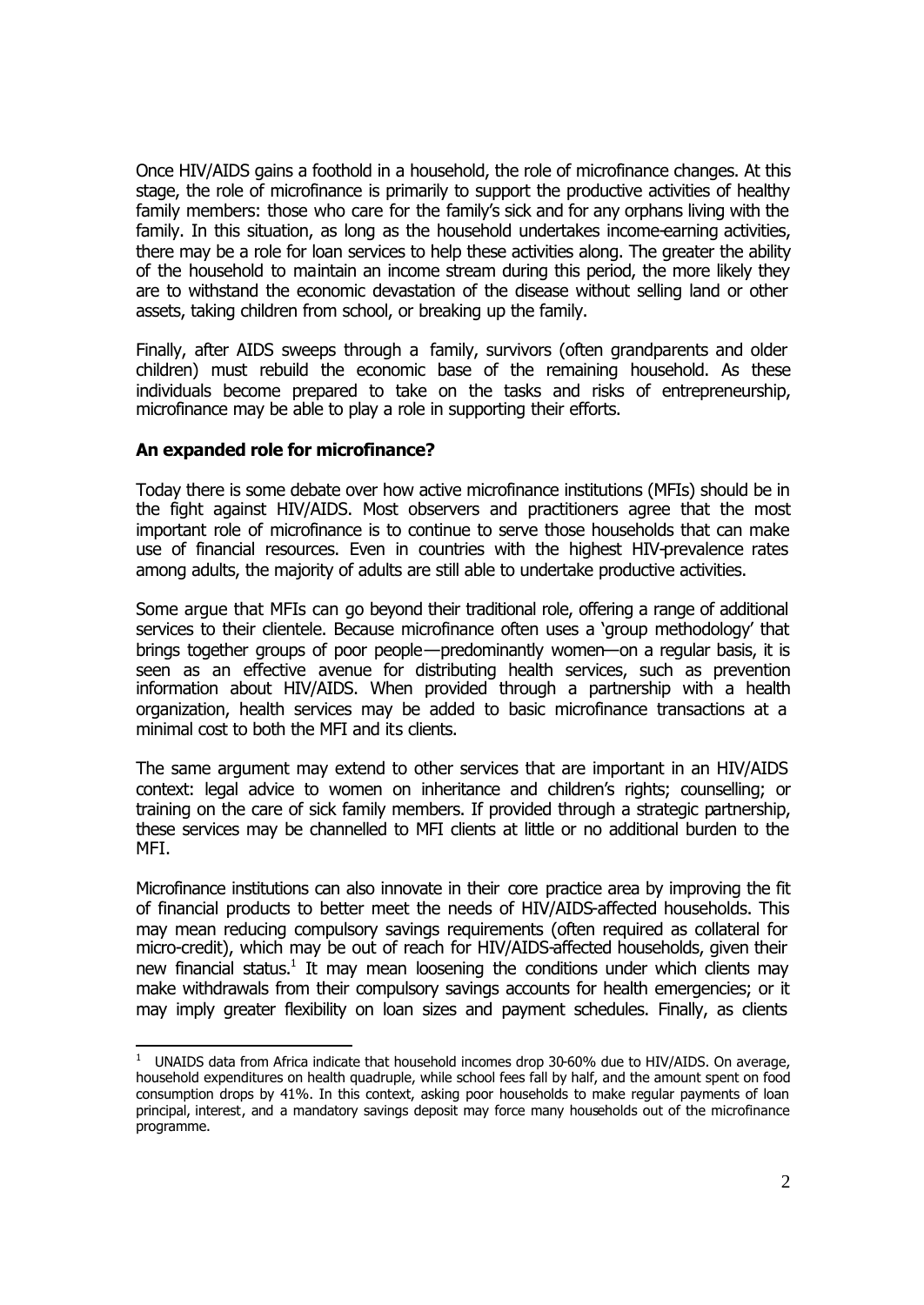become sick, MFIs may consider allowing healthy teenagers or young adults to take over the business and the loan for a sick parent—perhaps with mentoring from others.

Finally, MFIs may add new financial services to their portfolio: brokering relationships with burial societies, creating trust funds, or linking clients to insurance. As a cautionary note, health and life insurance is rare in an HIV/AIDS environment, as the necessary premiums are generally too costly for poor households to bear.

# **Leaders in innovation**

Where is microfinance innovation occurring? There is no question that MFIs in those countries most affected by HIV/AIDS are the most actively innovating. Innovations appear in Uganda, Zambia, Rwanda, Namibia, Kenya, Togo, Zimbabwe and Malawi countries with between 6% and 25% of adults (age 15-49) living with HIV/AIDS at the end of 1999 (UNAIDS, 2000).

Leadership in microfinance innovations appears to have emerged most intensively in the country where national leadership has openly confronted HIV/AIDS—namely, Uganda. In this country, microfinance organizations can speak more openly with clients about health concerns in general, HIV/AIDS specifically, and their changing household needs.

Finally, while HIV/AIDS innovations occasionally emerge from larger, more established microfinance organizations, the bulk appear in those MFIs that pursue a 'double bottom line': institutional financial sustainability and client welfare. Although these organizations rarely reach the scale of those financial organizations singularly focused on financial services, they serve as an important incubator of ideas for the entire microfinance community. However, to be broadly valuable to the largest number of households, these lessons need to be communicated to larger microfinance organizations that can provide mass coverage, or 'scale'.

# **Examples of innovation**

For microfinance institutions, innovation often implies added risk and cost. But in a situation where HIV/AIDS is fundamentally changing the economic fabric of communities, doing nothing may also imply risk—the risk that credit clients will default and/or leave the programme prematurely; and the risk that households will not withstand the crisis intact. In these cases, some microfinance institutions have decided that the risks and costs of inactivity outweigh the risks and costs of innovation.

Below are two examples of microfinance programmes that have quietly taken the lead in response to HIV/AIDS. The first case—the Foundation for International Community Assistance (FINCA) in Uganda—shows an MFI that is well on the way to pilot testing innovations—both financial and non-financial. The second case—the combined efforts of Opportunity International affiliates across Africa—shows innovations at the early implementation or planning stage.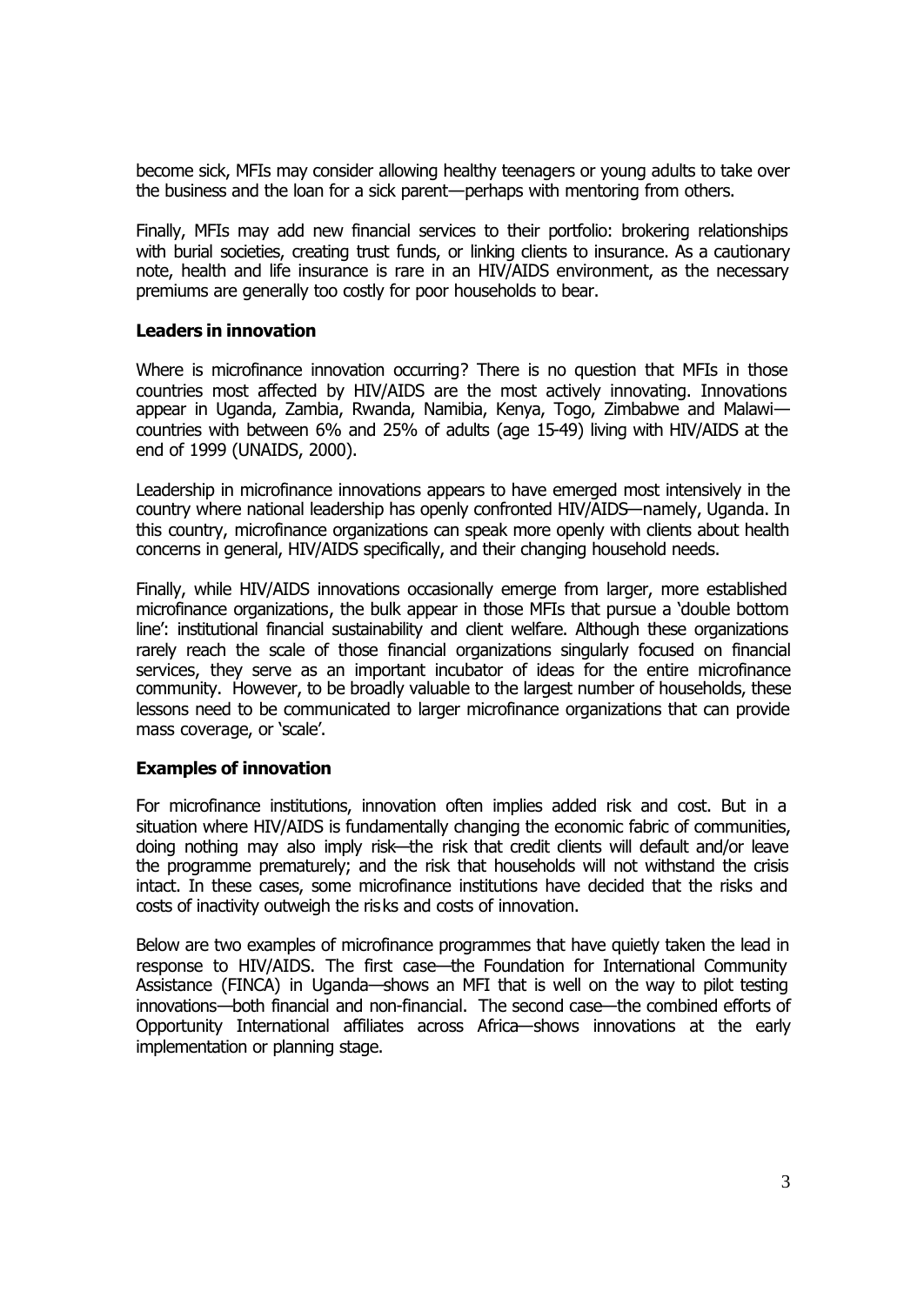# **Financial products plus education: the case of FINCA/Uganda**

FINCA/Uganda was launched in 1992 with funding from the Displaced Children and Orphan's Fund (DCOF) and operates in high prevalence locations in Uganda. The financial services represent modifications of the traditional FINCA International methodology and product line. Likewise, its HIV/AIDS prevention education represents an expansion of the 'empowerment' efforts usually found in Village Bank programmes. FINCA has developed several products in response to the health needs of its clients:

**Health insurance:** In October 1999, FINCA introduced a health insurance product for clients, their spouses and dependents that includes coverage for AIDS treatment, but not medication. This programme was initiated as a pilot effort through a partnership with Nsambya Hospital Healthcare Scheme. As of 1 January 2000, 235 individuals were covered under this pilot effort. Although coverage is optional, at least 60% of FINCA clients in a given Village Bank must join to initiate coverage. The plan pays for up to three weeks of hospital care for an individual in any one threemonth period, or up to \$206 in total medical costs during the same time period. Co-payments are also used to minimize excessive use of the plan's services. Based upon high client satisfaction, FINCA is now considering expanding this programme to its other branches within Uganda, and is searching for funding in order to add this product line to FINCA programmes in Tanzania, Malawi, and South Africa.

**Savings plan:** In 1992, FINCA launched a savings plan (not specifically designed to meet medical needs) which is used by clients to accumulate savings above the amount required to collateralize their loans. These funds may be particularly useful to FINCA clients who know they will be faced with large illness-related expenses or declines in household income in the future. For example, these funds may be useful to buy medication, pay for funerals, or meet expenses when household income declines due to AIDS. This product highlights the value of savings that are not held as collateral, and are available to clients as needed.

**Life insurance:** FINCA offers its clients life insurance through a partnership with American International Group (AIG)—a large multi-national insurance company. As of 1 January 2000, more than 123,000 individuals had some form of life insurance coverage. As part of this policy, all clients are insured for their outstanding loan balance at time of death, which protects clients' family members or co-borrowers from assuming the burden of the deceased's outstanding loans. It also has the beneficial effect of protecting FINCA's portfolio from defaults due to death. Beyond outstanding loan balance, the policy only covers accidental death, thereby excluding deaths related to illness or AIDS. To be eligible for accidental death insurance, the spouse and up to four dependents to be covered must be registered with FINCA at the beginning of the loan cycle. This accidental death coverage may be an essential part of risk management strategies practised by the 75-80% of clients now raising and supporting AIDS orphans.

**AIDS education seminars:** FINCA has developed a partnership with the Church of Uganda Doctors to provide clients with HIV/AIDS education through awareness seminars. These seminars are usually conducted simultaneously with Village Bank meetings, as and when requested by the clients of the village banks. The costs of the seminar leaders' time for preparation, presentation, and travel are borne by the group members. The training is not exclusively targeted at clients; family members can attend the training as well.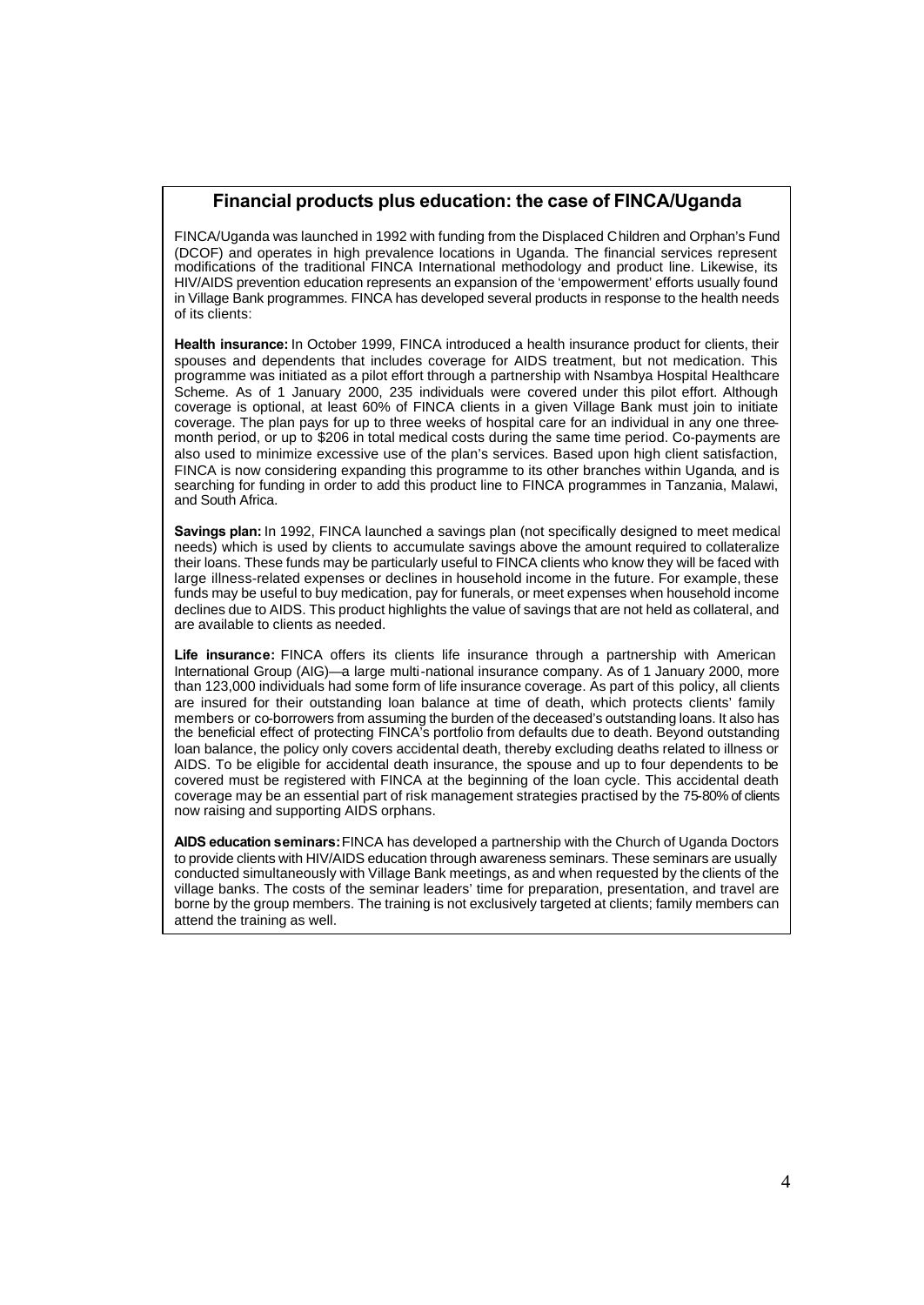# **A range of innovations across Africa: Opportunity International**

**Opportunity International** (hereafter called 'Opportunity') has been involved in microfinance in Africa since 1992 and currently serves more than 30,000 clients throughout the continent. Opportunity has observed the effects of HIV/AIDS on both clients and its partner institutions. In response, it has initiated several financial and non-financial services to address the health concerns of its clients. These are presented below, and include four financial products and two non-financial services.

**Mandatory loan insurance:** In one of its programmes, and in others currently under development, Opportunity charges clients a one-time fee of approximately \$0 .30 that covers loans outstanding in the case of client death. This fee mitigates the impact on the affected household in case of client death, since the MFI assumes responsibility if a client dies. Clients appreciate this feature, because the "stress of the loan is reduced."

**Mandatory death benefit insurance:** Starting 1 October 2000, one Opportunity partner is planning to offer clients death benefit insurance that covers burial and related costs for clients and up to five dependents. Insurance will be provided through a local insurance company, and the MFI will earn commission income on each of the insurance policies purchased by clients, which will cover processing costs. The decision to introduce the product was made in response to high client demand as well as a series of detailed focus group sessions conducted by the MFI. The insurance will be offered to solidarity groups, and will cover participating members and five dependents for a maximum benefit of \$167 per household. Clients will pay a monthly premium of \$1.50. Purchase of insurance will be mandatory for clients, although the MFI is trying to find ways to provide it on a voluntary basis. There are no exclusions for clients with AIDS.

**Emergency loans:** Opportunity is now considering ways to offer loans to clients to deal with emergencies, both health-related and otherwise. Furthermore, it is looking at ways in which it can extend this service to the general public as well.

**Education trust for minors:** Opportunity is examining ways to establish an education trust. This facility would allow clients to make payments into a trust fund that could be accessed as an annuity at a later date for educational purposes.

**HIV/AIDS prevention programme:** In 1999, Opportunity initiated efforts to disseminate AIDS prevention information to its clients through partnerships with several community groups: the AIDS Information Centre in Uganda, Planned Parenthood of Ghana, Family AIDS Caring Trust in Zimbabwe, Society for Family Health in Zambia, and AID for AIDS of Scripture Union throughout Africa. These organizations provide health education through peer education at weekly meetings that clients are required to attend. The programme has been well received by clients and the MFI is seeking to formalize this activity as a permanent part of its efforts to address client needs in a more holistic way. This programme will continue to be provided by partnering organizations specializing in health issues, as Opportunity has opted to concentrate its own efforts on the provision of financial services to the economically active poor in Africa. One of its Technical Advisors stated, "We have determined that we are not capable of providing AIDS education ourselves, especially when there are NGOs experienced in providing this type of e ducation. We know a lot about giving out loans and working in poor communities and we believe it is unrealistic for loan officers to develop this kind of specialized knowledge."

**Legal services:** Opportunity works with organizations that provide legal advice on issues such as wills and inheritance laws for women, to ensure that women and children will have full legal protection after a husband/father dies. Opportunity offers these services through strategic partnership with groups such as the National Society for Advancement of Rural Women in Uganda, the Legal Resources Foundation of Zimbabwe, and the Zambian Legal Aid Foundation.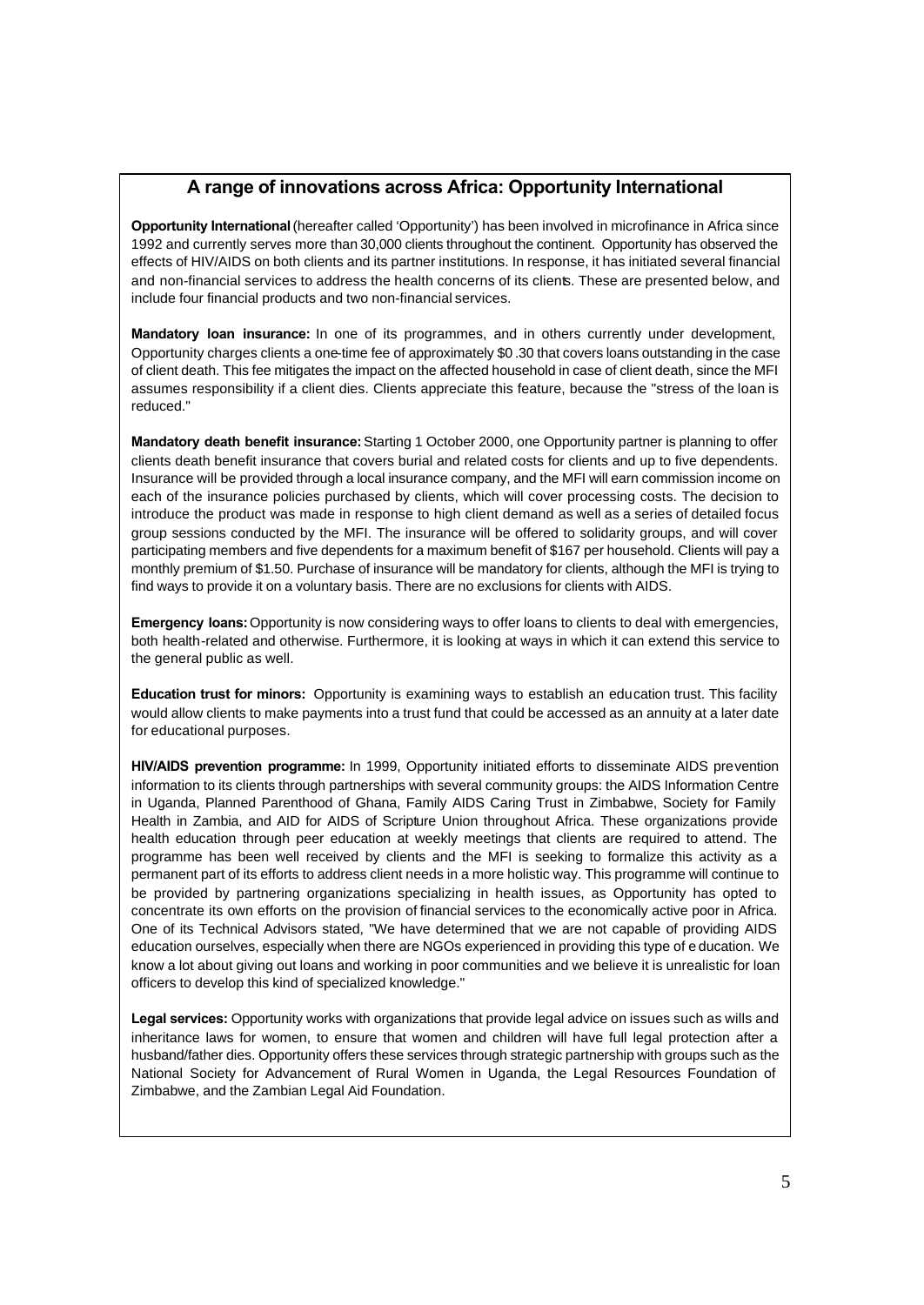Both of these cases demonstrate the use of strategic partnerships to keep the MFI's staff focused on financial service provision and to keep costs of new services low. These cases mark the high point in the innovations seen among the MFIs. Notably absent from these cases, however, is information on the viability of these new experiments in terms of their value to clients or their costs to the MFI. Matching innovation with results will be the next step for the microfinance industry.

# **The limits of microfinance actions**

The greatest disadvantage of microfinance is its limited scale. By best estimates (the Microcredit Summit, 1999), microfinance is now available to under two million households across Africa. Even if this estimate undercounts clients by half, one would still conclude that microfinance covers only a fraction of poor households in Africa. Although microfinance is young, and likely to grow significantly over time, institutional capacity is limited, as is funding for expansion of existing programmes.

In addition, there is an inherent tension in microfinance between 'scale'—the number of clients served, and 'scope'—the depth of services provided to clients. MFIs that have successfully scaled up their services to above 15,000 clients have done so primarily by standardizing and mass-producing a few services. Those MFIs willing to provide auxiliary services to clients (such as education) may do so at some cost in terms of numbers of clients served. But in an AIDS context, increasing the scope of services may improve the ability of households to withstand crises—a core goal of microfinance and the fight against HIV/AIDS.

Finally, microfinance cannot serve the most needy. It is premised on the explicit agreement between MFI and client that loans will be repaid in full and on time. In short, each microloan is a commercial financial transaction. For this reason, households most negatively affected by HIV/AIDS may need to leave the microfinance institution until they are back on their feet. Indeed, accepting additional debt (loans) under those conditions may further harm the household's economic position. At this point, a household may shift from microfinance to a grant or other form of relief, often provided by churches, community groups, governments, or nongovernmental organizations.

# **Who can assume leadership?**

Senior managers of MFIs are under great stress, striving to meet stringent operational requirements of programme scale and financial self-sufficiency. They operate in complex political, social and health environments. They are often personally affected by HIV/AIDS and its consequences. But it is these individuals who can assume leadership on this issue. They can start by researching the health concerns of their main clientele. If they discover that they are operating in a high-prevalence HIV/AIDS environment, they can then decide how to provide the best services to their clients within that context. They should identify and liaise with health and social service organizations in order to direct their clients towards appropriate non-financial or grant-based support, if the need arises.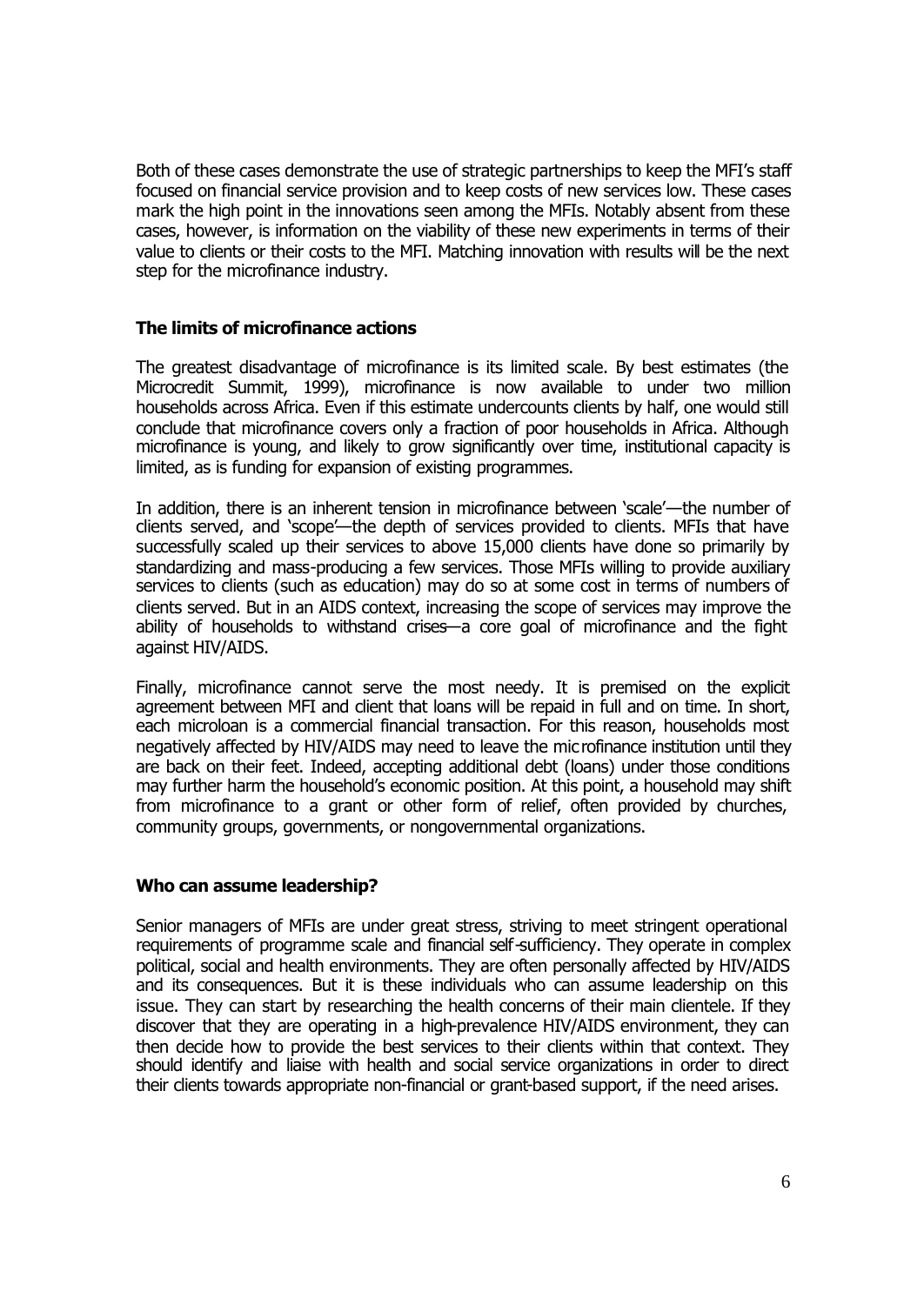Health professionals can help by circulating information to MFIs, and by offering to provide training to microfinance staff and clients in ways that do not disrupt microfinance operations.

International donors can support these efforts. Microfinance donors should take the immediate step of breaking their silence about the effects of AIDS on microfinance institutions and clients. As long as microfinance donors remain silent about HIV/AIDS, MFIs will remain unwilling to discuss the challenges it imposes on their operations, and opportunities will be lost. Donors can also provide seed money to test innovations in financial service technologies, strategic partnerships, or other experiments that make microfinance more relevant in an HIV/AIDS context. And donor support is essential in assessing the impact and costs of these innovations, and disseminating the information gleaned as a result.

Finally, African governments can play a leadership role in supporting all efforts to confront HIV/AIDS. A government commitment to conduct a 'war against HIV/AIDS' encourages leadership in all institutions working in that environment—including microfinance institutions. More specifically on the microfinance front, governments can help by promoting a credit culture whereby borrowed money is expected to be repaid on time and fully, to help microcredit programmes retain their capitalization over the long term and expand to serve as many poor households as possible. Governments can also help in the regulation and supervision of microcredit and savings institutions by developing a set of guidelines that is neither too onerous nor too lax.

For microfinance institutions to safely join the fight against HIV/AIDS, it is important that all stakeholders see microfinance as one discrete tool in the arsenal against the economic effects of HIV/AIDS. Stakeholders must also do everything possible to support the continued availability of microfinance to communities and households affected by HIV/AIDS.

# **A note on the appendices**

The above paper was based on an extensive interview process with a range of Africanbased microfinance institutions. The detailed findings from these interviews are provided in the appendices that follow.

Appendix A: This section provides a description of the UNAIDS-funded survey that supported this report effort. The survey was instrumental in identifying the specific innovations by MFIs to date. This section also provides a list of MFIs that participated in this survey effort and a map of these MFIs relative to HIV prevalence rates.

Appendix B: This section provides a closer look at on-going MFI initiatives to provide HIV/AIDS education and prevention information.

Appendix C: This section explores microfinance efforts to provide expanded financial services to clients, including insurance and savings. Although most of these efforts were not designed explicitly to respond to HIV/AIDS, they can be evaluated in that context.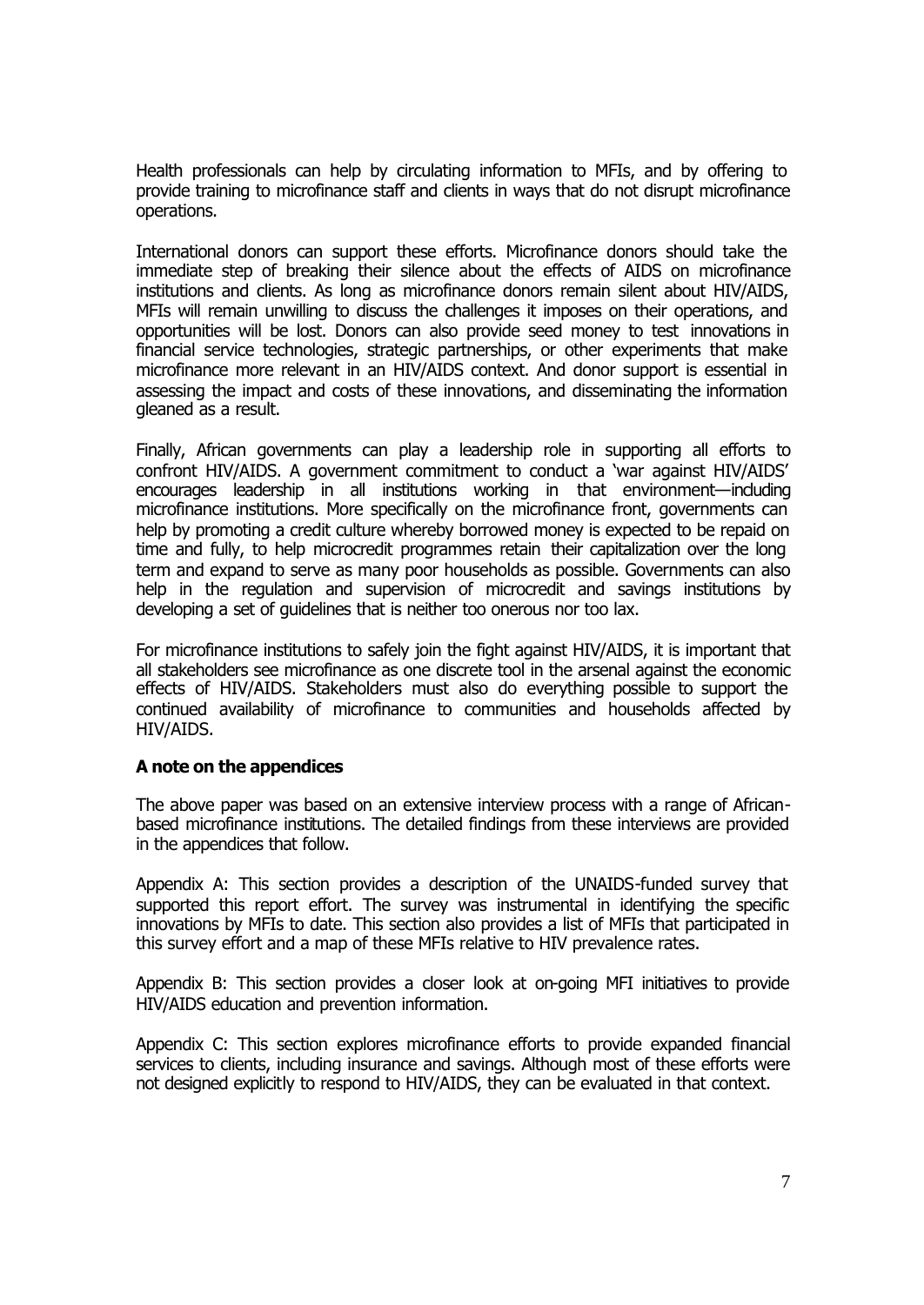Appendix D: Concurrently with this UNAIDS-funded effort, the United States Agency for International Development (USAID) contracted DAI to conduct a desk survey of a range of microfinance institutions to determine the effects of HIV/AIDS on their clients and operations. Initial results of this survey (for Africa only) are presented in this section.

Appendix E: This section provides a list of references for further reading on microfinance and HIV/AIDS.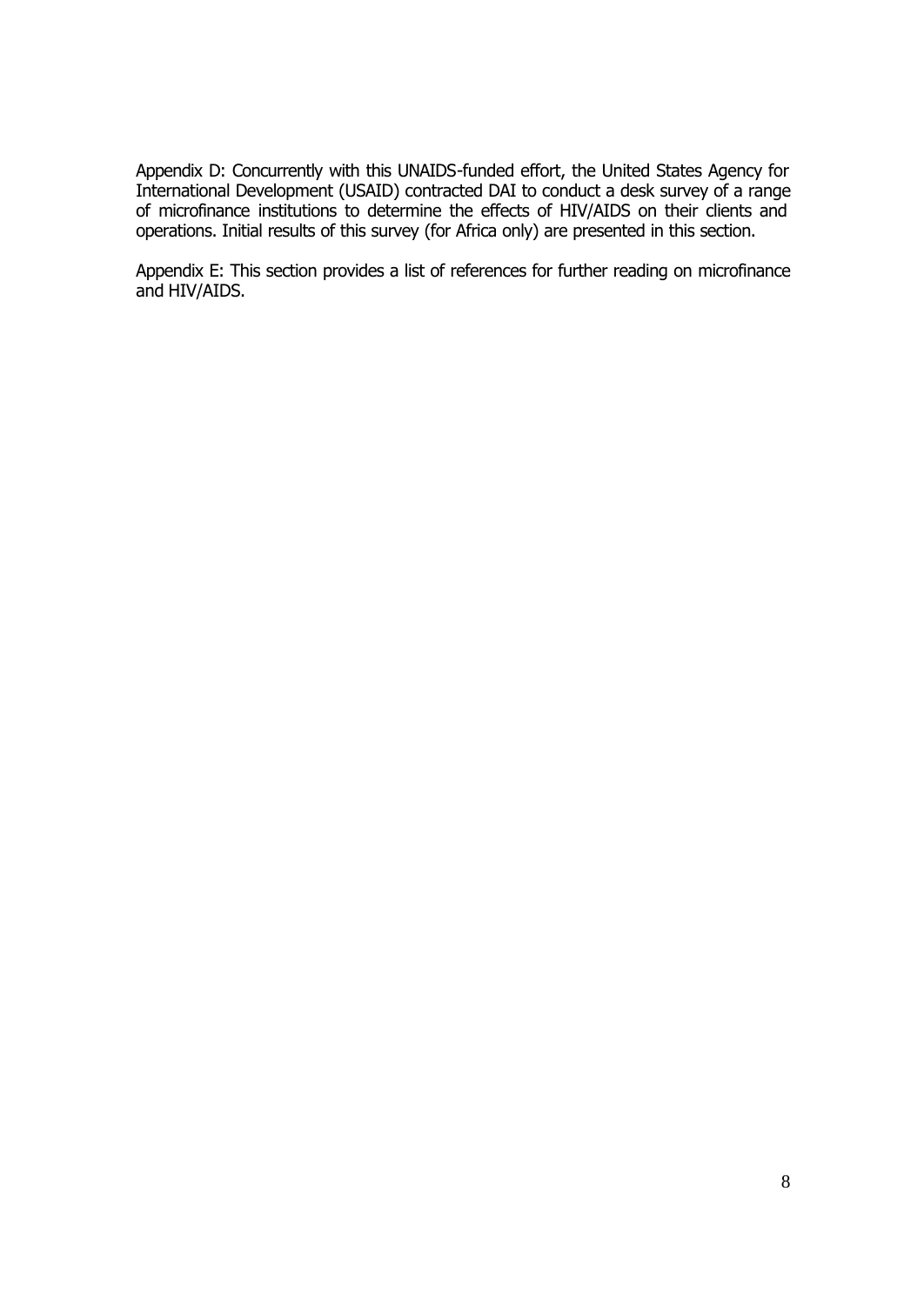# **Appendix A: A description of the UNAIDS survey**

In June 2000, microfinance institutions from across Africa were invited to share their experiences in addressing HIV/AIDS. By August 2000, over 30 MFIs had responded to the call, representing Burkina Faso, Ghana, Kenya, Malawi, Mozambique, Namibia, Rwanda, Somalia, South Africa, Tanzania, Togo, Uganda, Zambia and Zimbabwe.

Subsequently, 19 of these MFIs participated in extended dialogues to tell a more complete story for UNAIDS and the African Development Forum 2000. Their experiences are documented above or in Appendices B, C, and D. Some MFIs shared their experiences by name, while others requested anonymity  $^2$ .

In all, only a small percentage of MFIs in Africa participated in the survey. The research team used multiple channels to encourage further participation, but both the absence of field interviews and the short time available limited these efforts.

## **List of respondents**

l

Association for Community-Based Self-Empowerment (ACOMB)—Togo CARE Pulse—Zambia Catholic Relief Services (CRS) Burkina Faso—Burkina Faso, Togo Catholic Relief Services (CRS) Rwanda—Rwanda Christian Enterprise Trust of Zambia—Zambia Faulu Kenya Limited—Kenya Foundation for International Community Assistance (FINCA) Malawi—Malawi Foundation for International Community Assistance (FINCA) Uganda—Uganda Foundation for Credit and Community Assistance (FOCCAS) Uganda—Uganda Fundo de Credito Comunitario (FCC) (World Relief)—Mozambique Kenya Rural Enterprise Programme (K-Rep) Holdings Ltd—Kenya, Somalia, Ghana, Tanzania Mennonite Economic Development Associates (MEDA)—Tanzania Micro Bankers Trust (MBT)—Zambia Namibia Development Corporation (NDC)—Namibia PRIDE Tanzania—Tanzania Small Enterprise Foundation (SEF)—South Africa Uganda Agency for Development (UGAFODE)—Uganda URWEGO, World Relief—Rwanda Zambuko Trust PVTO Ltd—Zimbabwe

<sup>2</sup> Funding for the initial survey was provided by the United States Agency for International Development (USAID). Funding for the subsequent detailed interviews was provided by the Joint United Nations Programme on HIV/AIDS (UNAIDS). This report was prepared by Development Alternatives, Inc. (DAI) for UNAIDS, based on both sets of information.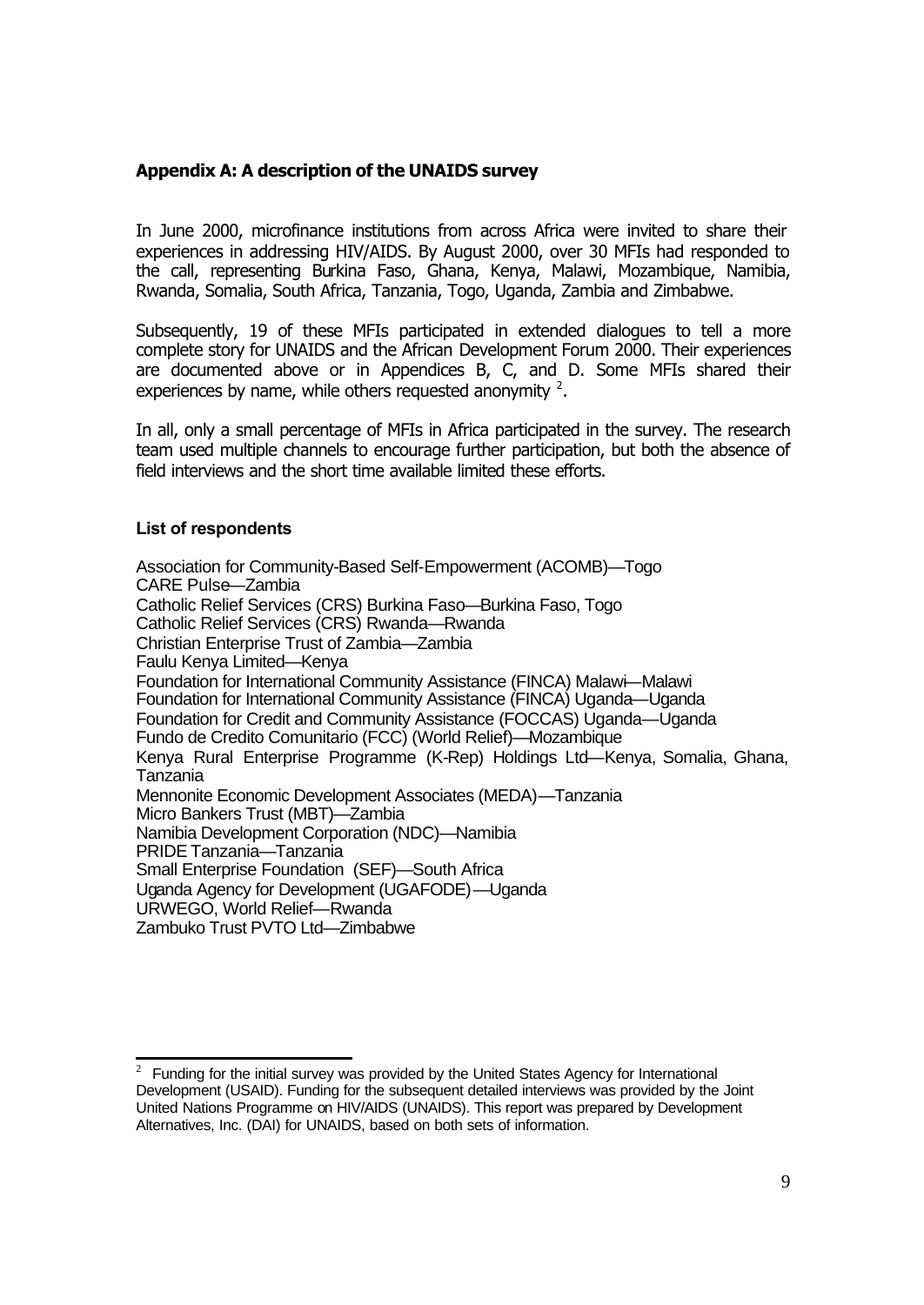Insert Map 1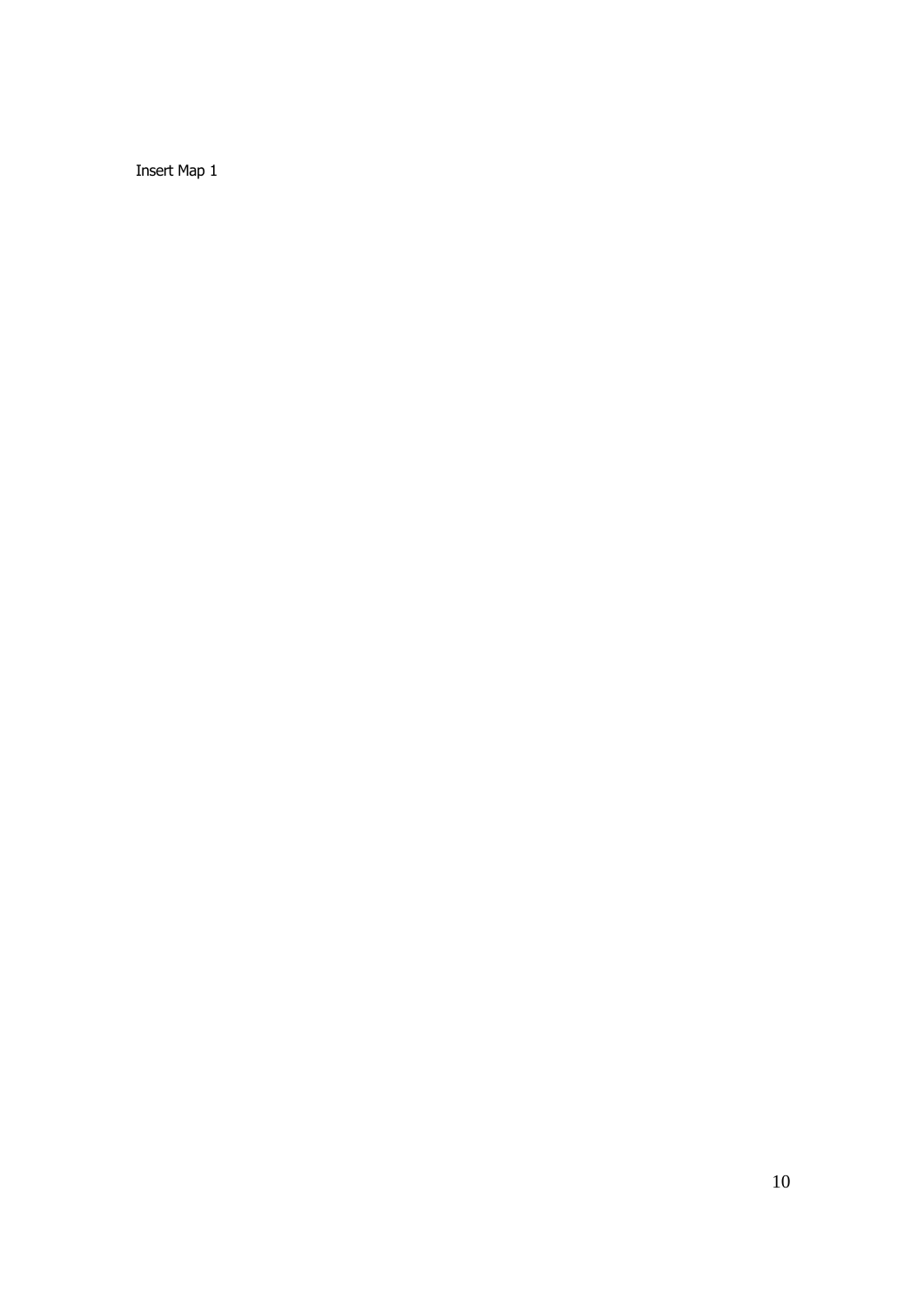## **Appendix B: Initiatives in HIV/AIDS education and prevention**

HIV/AIDS education and prevention programmes are by far the most common innovation currently practised by microfinance organizations. The survey identified ten of these programmes across Kenya, Malawi, Namibia, Rwanda, Togo, Uganda, Zambia and Zimbabwe. In addition, MFIs in Burkina Faso, Tanzania and South Africa reported that they are planning to implement these programmes in the future.

Most commonly, an HIV/AIDS education component is added to regular client meetings. In some cases, the training is also made available to MFI staff and clients' families. It is usually provided through a partnership with a health-based nongovernmental organization (NGO) or local hospital. In some cases, the information is provided by the MFI's loan officers (after an extensive training programme).

## **A closer look: strategic partnerships**

Directly addressing health concerns, and HIV/AIDS in particular, is difficult for MFIs that focus strictly on the provision of financial services. These finance-only MFIs are prime candidates for strategic partnerships with health organizations, which allow the MFI to meet their clients' changing needs, while minimizing the MFI's cost and administrative burden of providing the services. Below are four examples of current or planned MFI strategic partnerships with health education providers.

# **A strategic partnership: ACOMB, Togo**

The Association for Community-Based Self-Promotion (ACOMB) in Togo began microfinance services in 1995, and currently serves about 1400 clients. ACOMB operates in two very lowincome districts that have experienced especially high rates of HIV/AIDS and that receive little government or outside assistance. In these districts, loan officers were noticing a change in client behaviour, including an increase in the number of clients missing credit meetings, a rise in the number of widows and female-headed households among clients, increasing client household size, and an increase in the number of clients exiting the programme.

As a response, ACOMB initiated a pilot partnership with a local hospital in each of the two districts. Initially, the goal was to provide health education, information and referrals to clients as an important complement to financial services. The partnership has since grown into a more extensive relationship. Now loan officers are accompanied into the field by hospital staff, who provide information on HIV/AIDS as well as basic health care and support to clients. In addition, hospital workers provide information on the care of sick relatives, and can refer clients to the hospital or clinic nearby. Depending on the skills of the health worker, they can also provide counselling to sick clients and/or their family members.

So far, clients have given very positive feedback to the new programme. Another sign of success is that the partnership has grown to involve a network of other related and non-related NGOs operating in the area.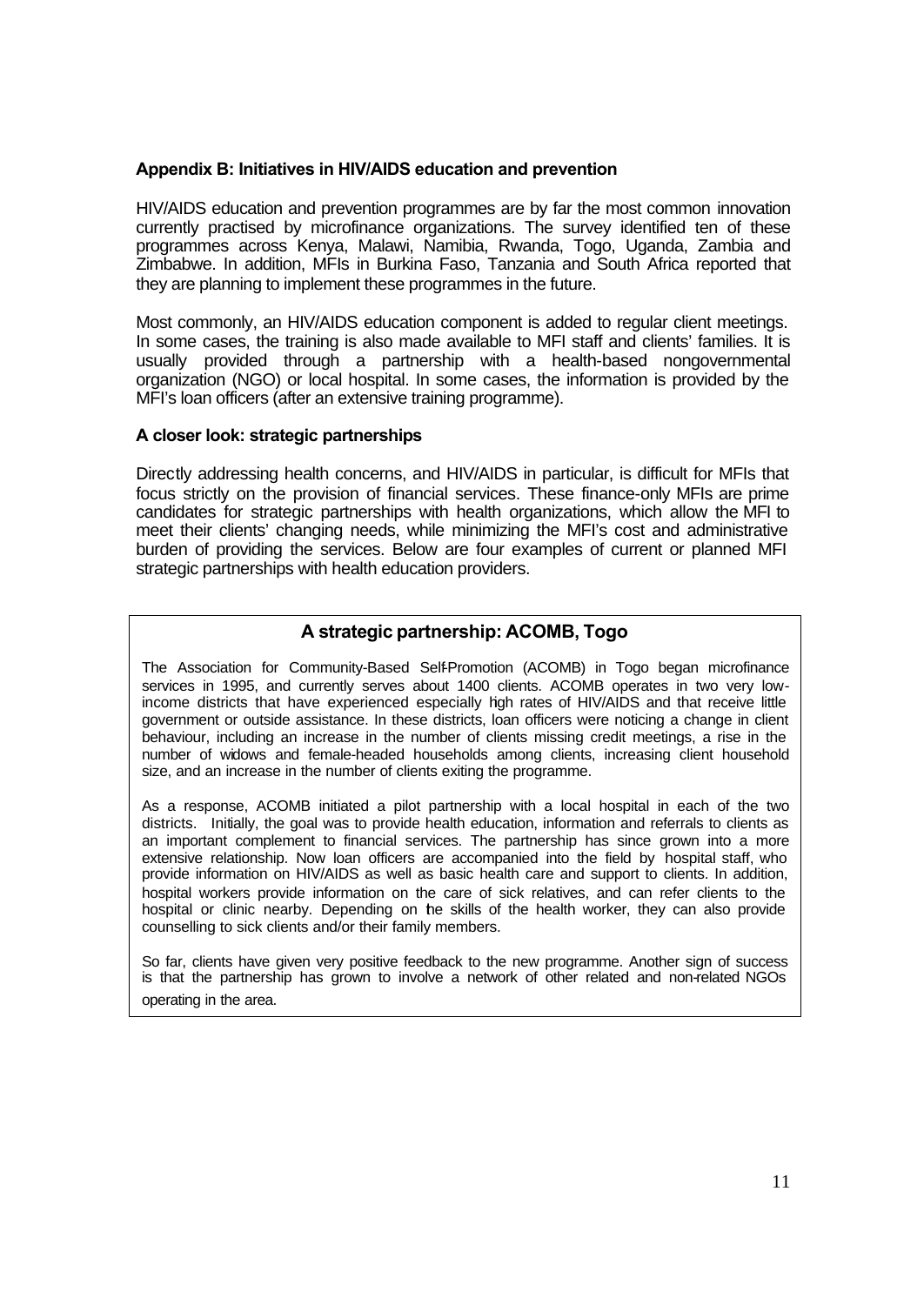Insert Map 2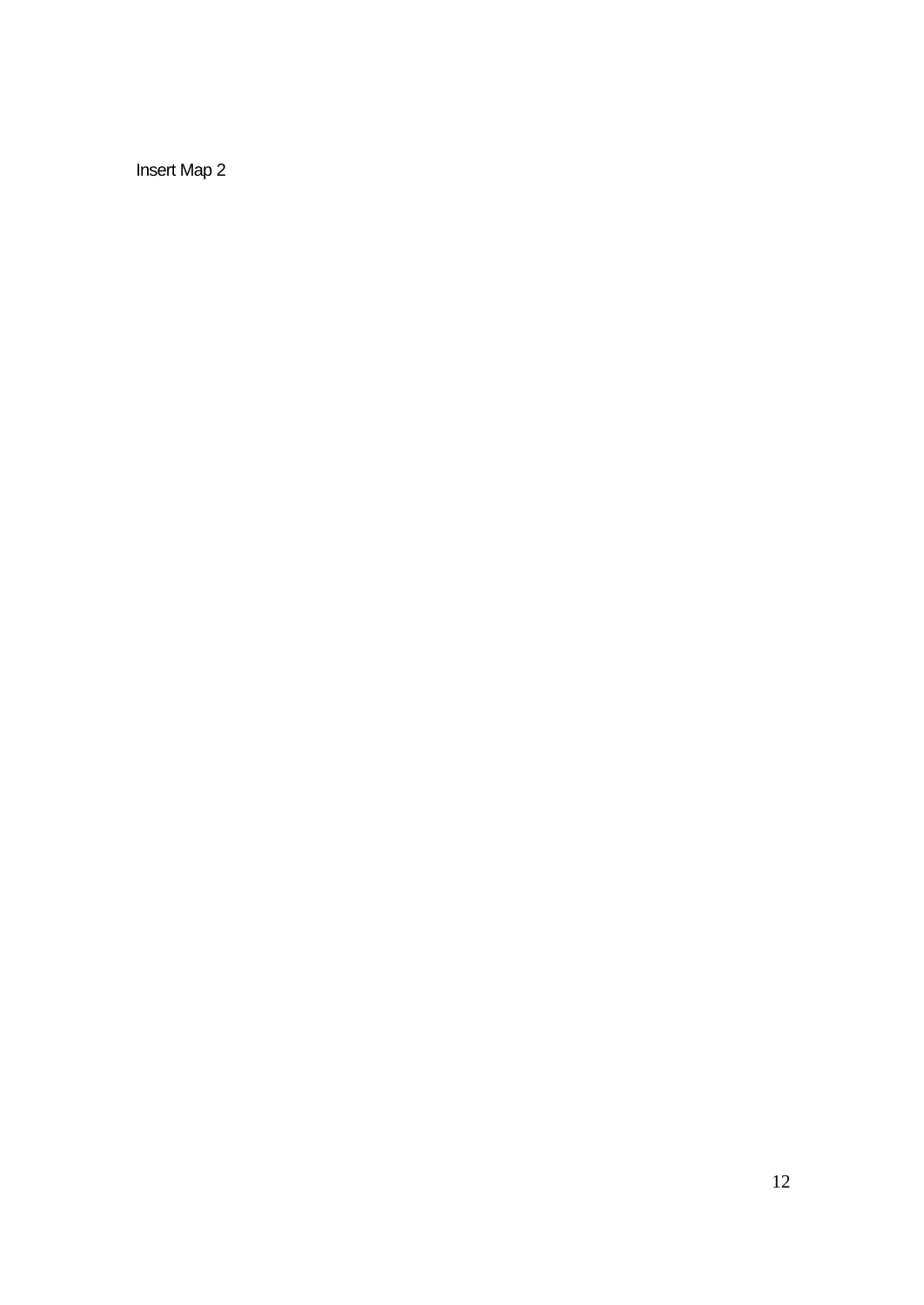## **A strategic partnership in design phase: anonymous, East Africa**

One MFI that wished to remain anonymous told a story of the effects of HIV/AIDS and their decision to launch a strategic partnership. "AIDS has been around for quite some time. And even now that the rate of new infections has been brought down, the rate of people falling ill or dying from previously contracted cases of HIV is very high," says the respondent.

Their programme, which offers group-based loans to primarily women clients in urban, periurban and rural areas, has seen an increase in the number of widows among clients and the number of clients caring for orphans. Clients are frequently absent from group meetings. Programme exit rates have risen to 20-25% per year, placing tremendous burdens on staff and the programme because of the time and cost invested in attracting replacement clients. Moreover, given the demographics of HIV/AIDS, they expect the client exit rate to continue to rise.

For these reasons, and also to respond to client requests for help with HIV/AIDS, the MFI decided to create a partnership with a reputable AIDS prevention/counselling and care organization. The MFI plans to have representatives from the organization present information and provide referral services to clients at weekly meetings. The sessions will not be mandatory, but since the clients requested this service, participation is expected to be high. The MFI has yet to determine exactly how the partnership will function or how the organizations will share the costs of the service. However, the manager emphasized that the relationship will be mutually beneficial. For example, the MFI is considering the possibility of offering special services to the clients of the HIV/AIDS organization as part of the partnership.

# **Strategic partnership at the planning stage: Small Enterprise Foundation, South Africa**

The Small Enterprise Foundation (SEF) began financial services in 1992, and currently serves approximately 8000 individuals, 97% of whom are women. Thus far, SEF has not detected a clear impact of HIV/AIDS on its operations, perhaps given its location in lower-prevalence areas of South Africa. Even so, SEF is planning on starting an HIV/AIDS awareness and education programme aimed at all staff members, clients, and their families in the next two-to-three months. It is envisioned that this programme will be implemented with the help of a local health NGO and funded through a grant recently received by the MFI. The details of the partnership and programme are yet to be determined. However, it has been decided that, in order to achieve maximum impact, information dissemination is best done by an HIV-positive individual. The director of SEF suggested that this could best be done through a consultant type of arrangement in order to take into consideration the special needs of these individuals. The broader HIV/AIDS education programme will begin with staff sensitization, and will be followed by client awareness-building. In all probability, the information sessions will be provided at the periodic meetings that clients are required to attend.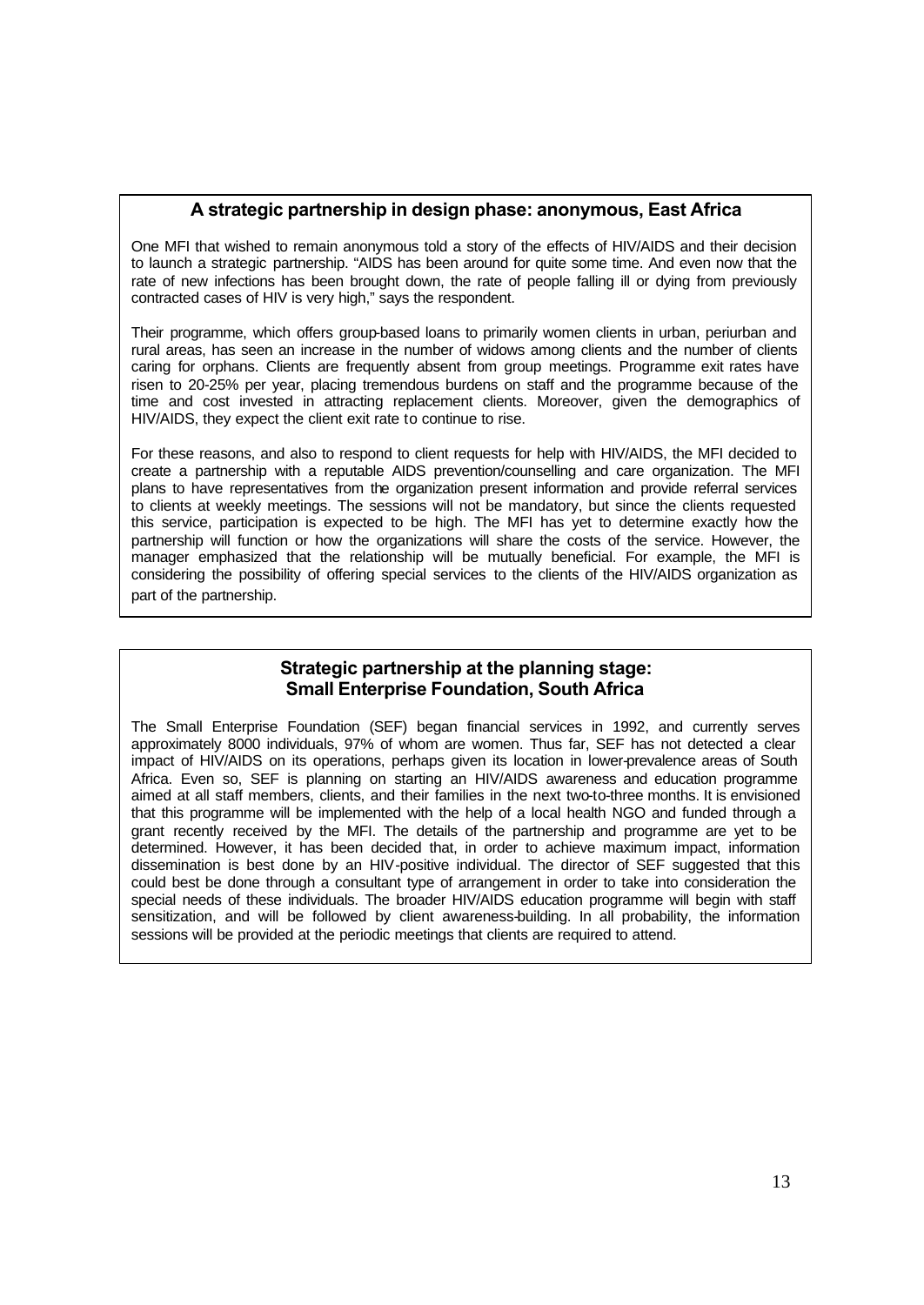## **A closer look: informal arrangements**

Some MFIs have chosen to use informal arrangements for providing health information to clients. These responses are more common from institutions retaining a singular focus on the institution's financial goals. Two examples of such informal arrangements are presented here: Faulu/Kenya and PRIDE/Tanzania.

# **Faulu/Kenya**

Faulu Kenya currently has an informal HIV/AIDS education programme that consists of gathering materials available from several anti-AIDS NGOs and disseminating them among staff and clients. The MFI has noted client interest in receiving information about HIV/AIDS prevention. The MFI foresees exchanging this kind of information in connection with Faulu Health Care—the medical insurance programme currently under development (see the 'New products' section for more information). Faulu is considering inviting medical staff to give clients information on preventive medicine, including HIV/AIDS issues, which might constitute a shift towards a strategic partnership.

# **PRIDE/Tanzania**

Initiating lending in 1994, PRIDE/Tanzania is the largest institution (with nearly 38,000 clients) to participate in this survey. To date, PRIDE has observed few signs of AIDS among clients or staff. Although they are currently seeing high exit rates, this is believed to be related more to their methodology than to health issues. However, the respondent posed the following question: Why is PRIDE not seeing more HIV/AIDS? Could it be because solidarity groups are excluding clients affected by HIV/AIDS as 'poor risks'?

Although PRIDE/Tanzania does not provide an education component, some branch managers have been approached by outside health organizations to use the weekly meetings as a way of disseminating HIV/AIDS information to the population. To date, a few branches have participated in these informal arrangements.

PRIDE/Tanzania has no plans to enter into a formal partnership with regard to AIDS education. The management of the MFI believes that the institution should focus its efforts on providing financial services. However, the management is willing to allow other groups to come in on a case-by-case basis and use branch facilities at the weekly meetings.

# **A closer look: adding an internal HIV/AIDS education capacity**

Several MFIs have chosen to provide HIV/AIDS education and prevention information through their own staff. In-house education and prevention efforts are a more comfortable fit for two types of microfinance organizations, for two reasons. Firstly, many MFIs follow the 'credit with education' approach, which marries credit services with nonformal adult education on issues of health, nutrition and business. Freedom from Hunger is one international organization that follows this approach, and two of its affiliates participated in this survey. Secondly, many MFIs are members of larger multi-objective organizations with health objectives and health staff. Although health objectives have traditionally been pursued separately from microfinance in these institutions, HIV/AIDS has led to new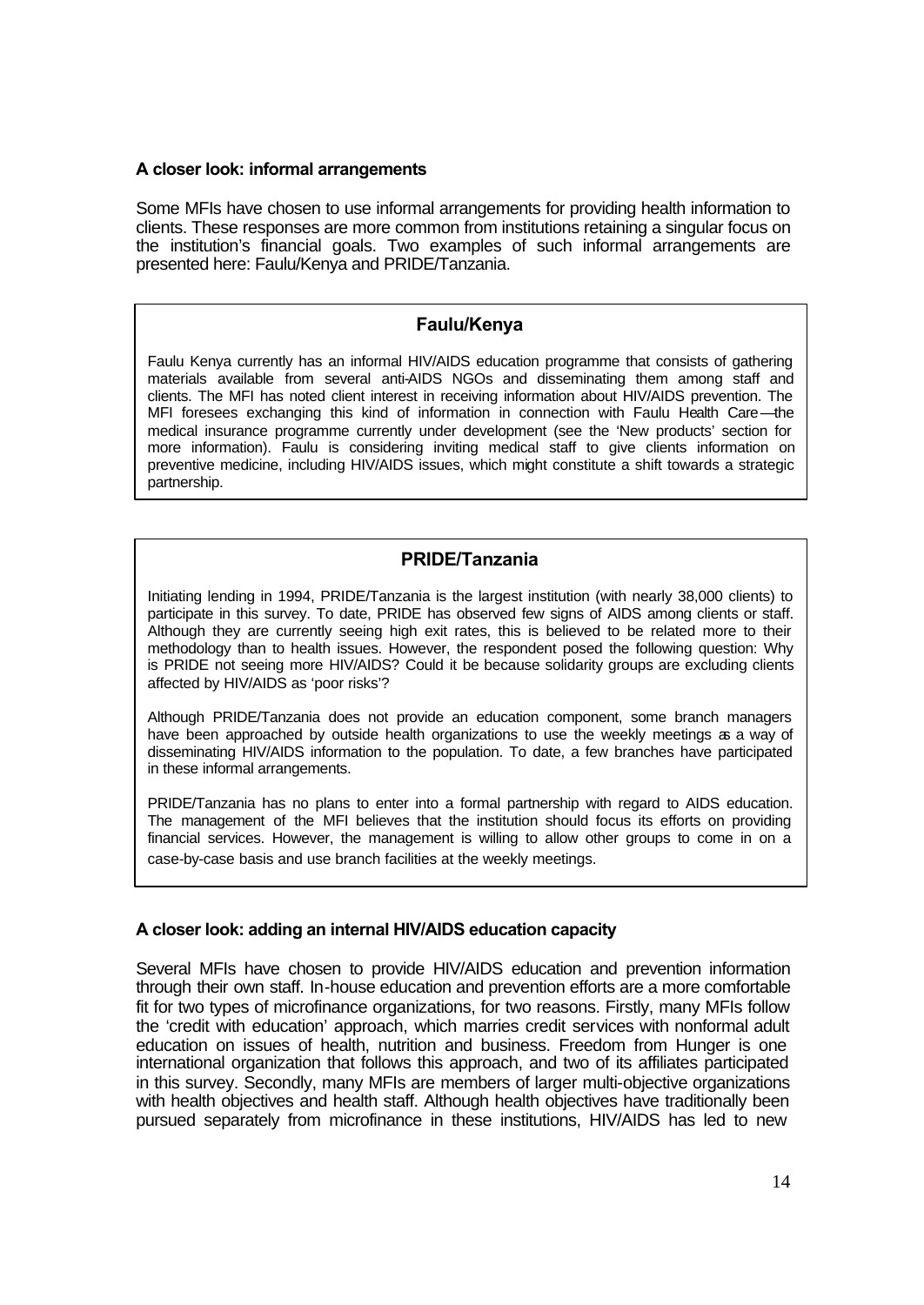efforts to integrate these practice areas. This is the case for Catholic Relief Services, World Relief, and CARE International, all of which have African affiliates that participated in the survey.

Providing HIV/AIDS education and prevention information within a microfinance organization takes several forms:

- the international affiliate may develop a curriculum for the MFI to adapt and use locally
- a local health organization may train MFI staff to provide health information
- the local MFI staff may develop the curriculum itself.

The examples below all show in-house programmes that are still in the planning or design stage. This reflects the additional time requirements for developing specialized training modules in addition to pursuing regular microfinance and development tasks. By making this investment, the MFIs hope to retain more control over the information presented to the clients. The MFI can decide specifically which types of health education are most important to which clients and can be much more flexible in incorporating the information into the normal functioning of the programme.

#### **Fundo de Credito Comunitario – World Relief Mozambique**

FCC is in the initial stages of adding a health education component to its credit programme. Fourteen staff members are currently receiving training by World Relief on HIV/AIDS and other health issues.

# **FOCCAS Uganda**

FOCCAS Uganda has been in operation since 1996, and now provides village banking services to more than 11,000 clients. FOCCAS uses the Freedom from Hunger 'credit with education' methodology. Since the beginning of its programme, FOCCAS has included information on HIV/AIDS prevention as a component of the health education. The initial HIV/AIDS curriculum met with limited success. A subsequent curriculum has been developed, which has benefited from technical support from Freedom from Hunger/US.

At this point, FOCCAS would like to go beyond education to provide additional services, including referrals for HIV/AIDS testing and counselling by linking with local providers. This linkage could be made through limited participation with local NGOs. A more extensive, formal partnership, however, would be difficult because FOCCAS operates in rural areas, making it difficult for smaller NGOs to overlap their services with the organization.

### **URWEGO – World Relief Rwanda**

URWEGO, a three-year-old MFI with nearly 5000 clients, has recently begun research on how to integrate prevention programmes relating to malaria and AIDS education into their credit programme.

The institution has received funding to develop this programme and is in the process of drafting a detailed proposal for the long-term health education component of the overall programme. The Project Manager of URWEGO plans for the MFI staff to be trained by the staff of World Relief's Rwandabased health organization. The project manager estimates that once the staff has been trained, the health education sessions that staff will present at credit meetings will require about a half hour of time per loan officer per week (15 minutes of preparation and 15 minutes for presenting the education session). The sessions will include written material as well as interactive learning exercises.

The HIV/AIDS education session at the loan meetings will be mandatory and will be presented as often as the village bank meets (each bank sets its own meeting schedule).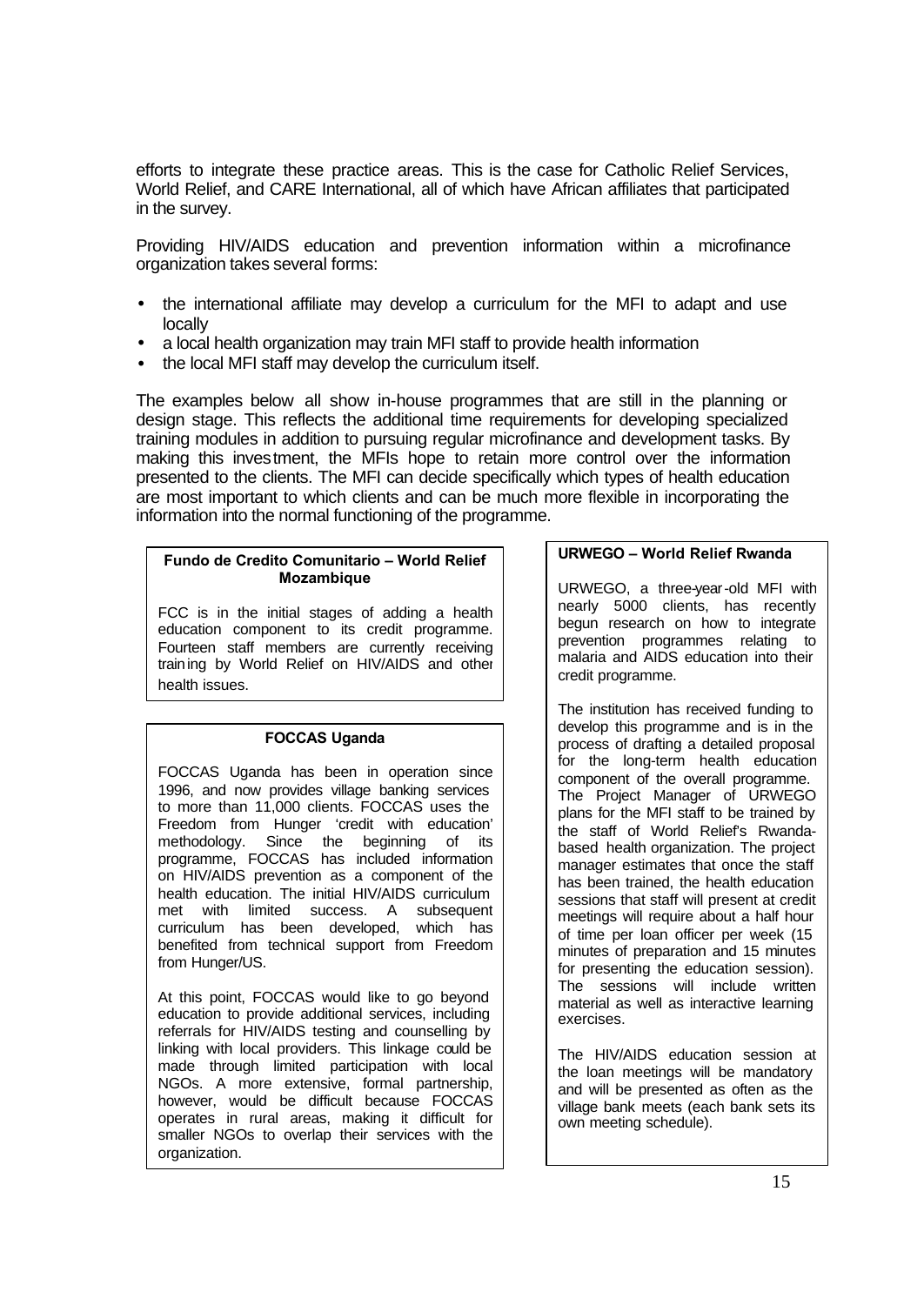Despite the greater control and guaranteed staff inherent in an in-house education programme, this approach raises certain issues. Firstly, development of an in-house curriculum is costly for the MFI, and requires significant lead time. To date, most MFIs have developed their own HIV/AIDS curriculum, leading to additional cost and time requirements. Secondly, quality of the information provided by such programmes is likely to be uneven, and will depend on the level of MFI investment and commitment. Thirdly, unlike other health issues (such as malnutrition or cholera), HIV/AIDS is more difficult to address, given the culture of silence and social roots of the disease, and therefore may require types of intervention that are new to MFIs. Fourthly, MFI staff are already severely stretched by HIV/AIDS—whether through changing client behaviours or in their own families—and adding an additional training burden to their other duties may be too much for them to bear. However, it is too early to rule out any given approach.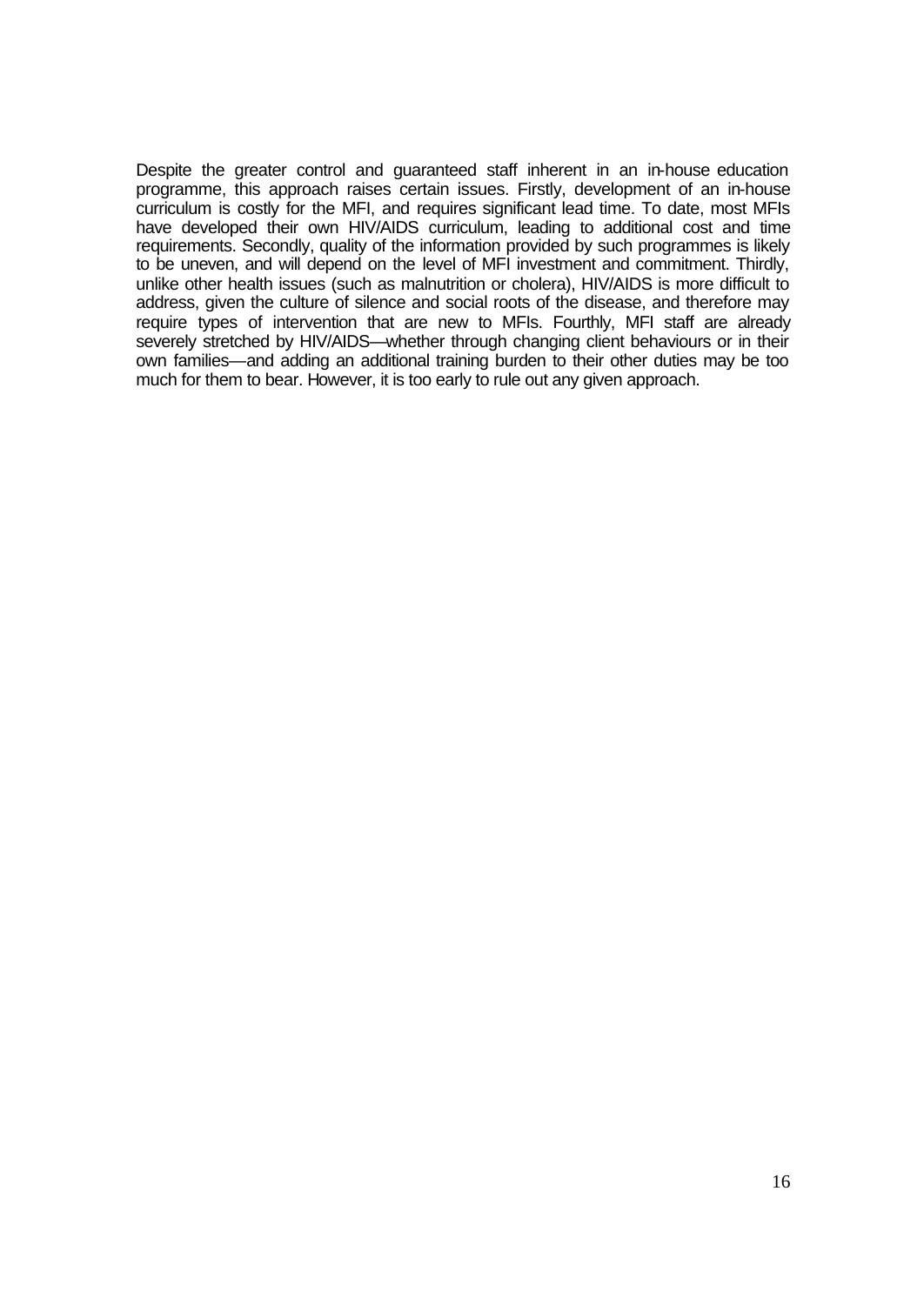## **Appendix C: Financial product innovations**

The surveyed MFIs revealed a rich variety of experiments in adapting or adding new financial products in response to clients' HIV/AIDS-related concerns. Most of these experiments were initially conceived by the MFIs to address other risk factors facing poor people in Africa. Innovations have appeared in the entire range of products currently offered by MFIs, including:

- addition of health and life insurance products
- changes in savings products, both voluntary and compulsory
- other product innovations, including death benefits
- refinements of standard methodologies to assist HIV/AIDS-affected clients.

Examples of each are provided below.

## **A closer look: insurance products**

Insurance products have traditionally worked well to provide coverage for risks that affect individuals on a relatively random basis and at a low incidence rate, which allows many small premiums to pay for only a few large payouts. But HIV/AIDS is not a random event, and is not restricted to a miniscule percentage of individuals. On the face of it, insurance that covers HIV/AIDS appears, by definition, to be too expensive for poor households to afford.

Despite the odds, several MFIs are experimenting with health and life insurance products that include HIV/AIDS for clients and/or staff, as shown in the FINCA/Uganda example provided in the main report. Because of MFIs' general lack of actuarial experience, these products are generally provided through a partnership with a formal insurance company, or on a limited pilot basis until the MFI gains experience.

The case described below is still at the investigation stage to determine whether the service can be provided at a reasonable cost.

# **Faulu Health Care Medical Prepayment Plan: Faulu/Kenya**

Started in 1991, Faulu Kenya (Faulu means 'success') currently serves 13,000 clients, 52% of whom are women. Faulu staff have noticed that clients face increasing economic strain and difficulty in repaying loans due to health-related causes. To ameliorate clients' health concerns, Faulu has decided to create an outpatient healthcare package for clients and up to ten dependents in order to help them access outpatient services and medications at a reasonable cost. Faulu will finance the package up-front for one year, and pass the cost of the package along to clients in the form of a loan. If successful, Faulu will offer this product as a standard service.

Faulu is also exploring the idea of providing coverage for inpatient expenses by linking with an external health provider.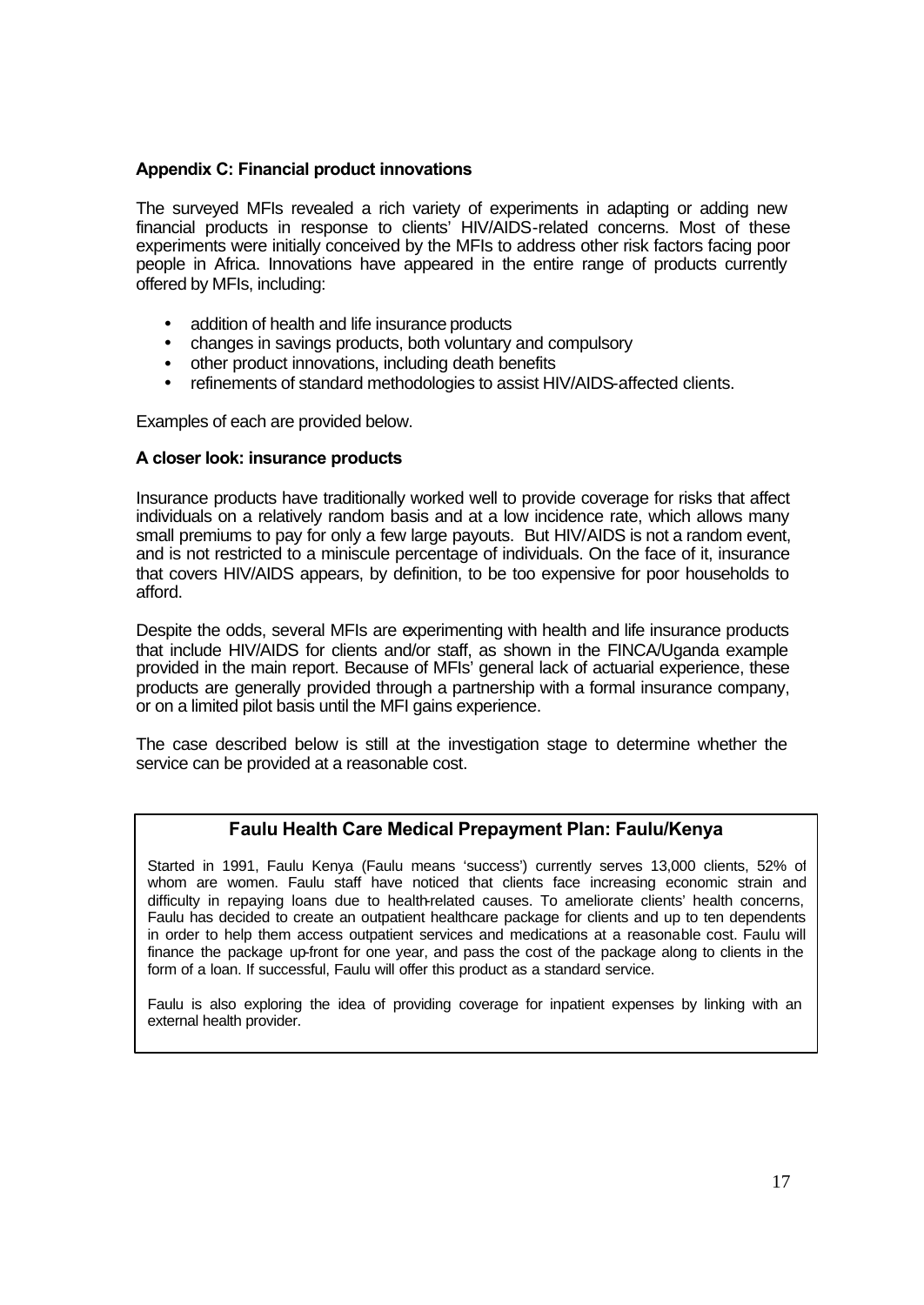Insert Map 3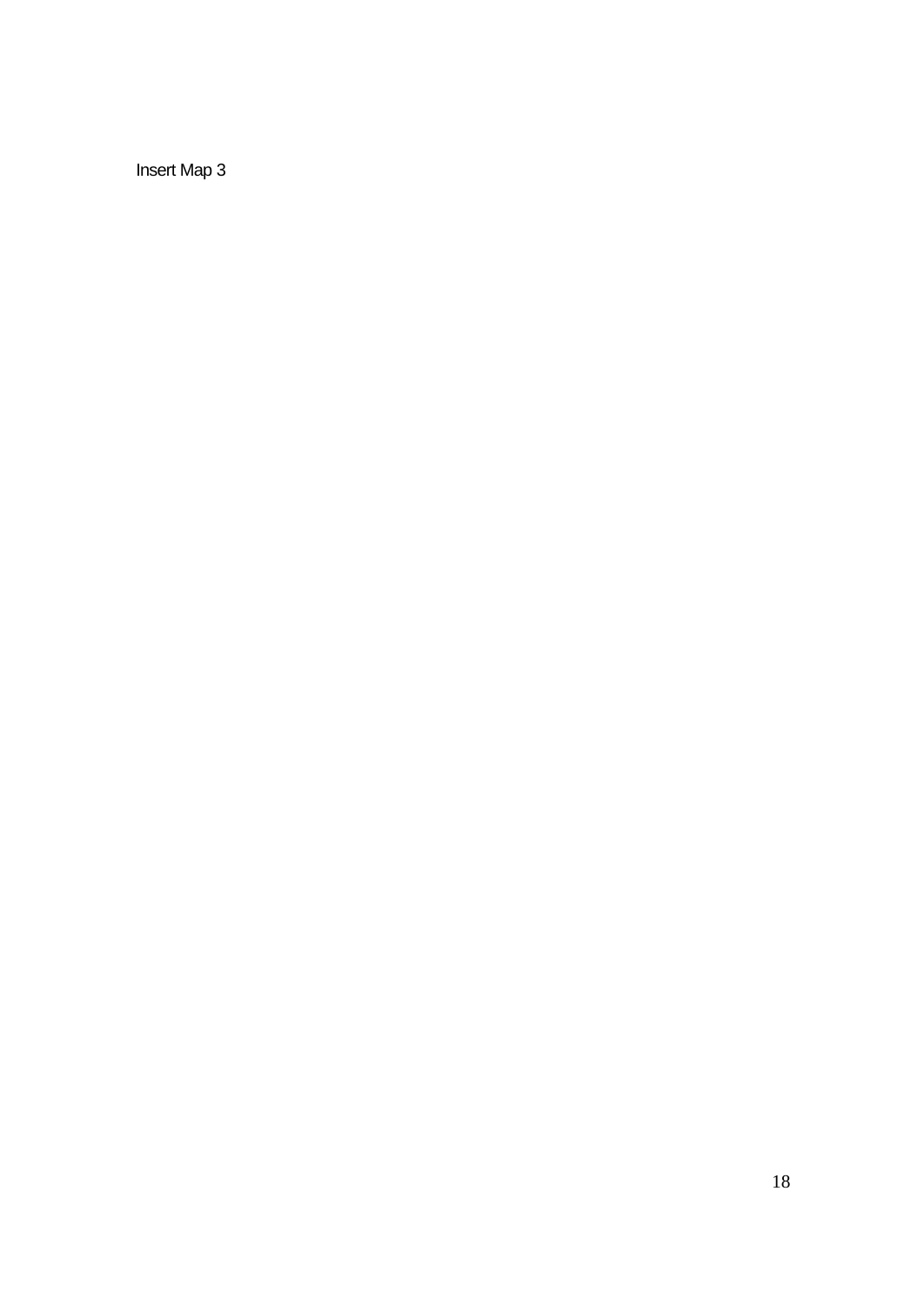Life insurance is even more difficult to provide in an HIV/AIDS environment. As illustrated in the four examples below, the most frequent type of life insurance is limited to coverage for the amount of the loan outstanding at time of death. This coverage provides little to the family to offset such costs as burial or medical expenses or to replace the deceased's lost earnings. Even so, loan insurance may play a critical role in keeping HIV/AIDSaffected (but productive) individuals within the microfinance programme by reducing the risk to their peers of including them in solidarity groups. Indeed, this insurance has been provided by some institutions specifically to respond to concerns that solidarity groups are excluding HIV/AIDS-affected individuals because they are seen as high-risk for default on payments.

# **Borrowers' Protection Fund: CARE Pulse, Zambia**

On 1 July 2000, CARE Pulse in Zambia introduced a *Borrowers' Protection Fund* that covers clients' loan balances in the case of death. The product is aimed at protecting peers in solidarity groups as well as clients' next of kin from having to assume the loan liability of deceased clients. Participation in the fund is mandatory: all clients are required to contribute 2% of the loan amount to the Borrowers' Fund at the time of joining the programme. By protecting surviving members, the MFI is able to encourage groups to include infected or affected individuals within their loan group. This programme is notably less expensive than the example from Southern Africa, and includes clients who die of HIV/AIDS. It remains to be seen if this fund is sufficiently capitalized to respond to future needs.

# **Life insurance for outstanding loan balance: anonymous, Southern Africa**

A Southern African MFI offers clients the option of purchasing 'death cover' that insures the loan outstanding at the time of death. The cost of this insurance is usually 2-3% of the loan amount, with a maximum cost of 5% of the original loan amount. Clients infected with HIV/AIDS are not eligible to purchase Death Cover Insurance, as stipulated by the insurance company partner in the programme. This is perhaps the most limited and most expensive of the loan insurance plans reviewed, which may reflect the high incidence of HIV/AIDS in this country.

# **Difficulty with life insurance for staff: FOCCAS Uganda**

FOCCAS Uganda has been unable to offer life insurance to staff and clients in the past, due to the high costs involved. In response to recent staff requests for life insurance, the organization is now offering an accidental death policy to its staff, which provides the family with one year's salary.

Clients have also been requesting insurance products, and FOCCAS is currently considering the different types of insurance available, as well as clients' willingness to pay. At this point, it is considering both a life insurance product, as well as a health insurance package, but the latter is expected to be unaffordable for clients.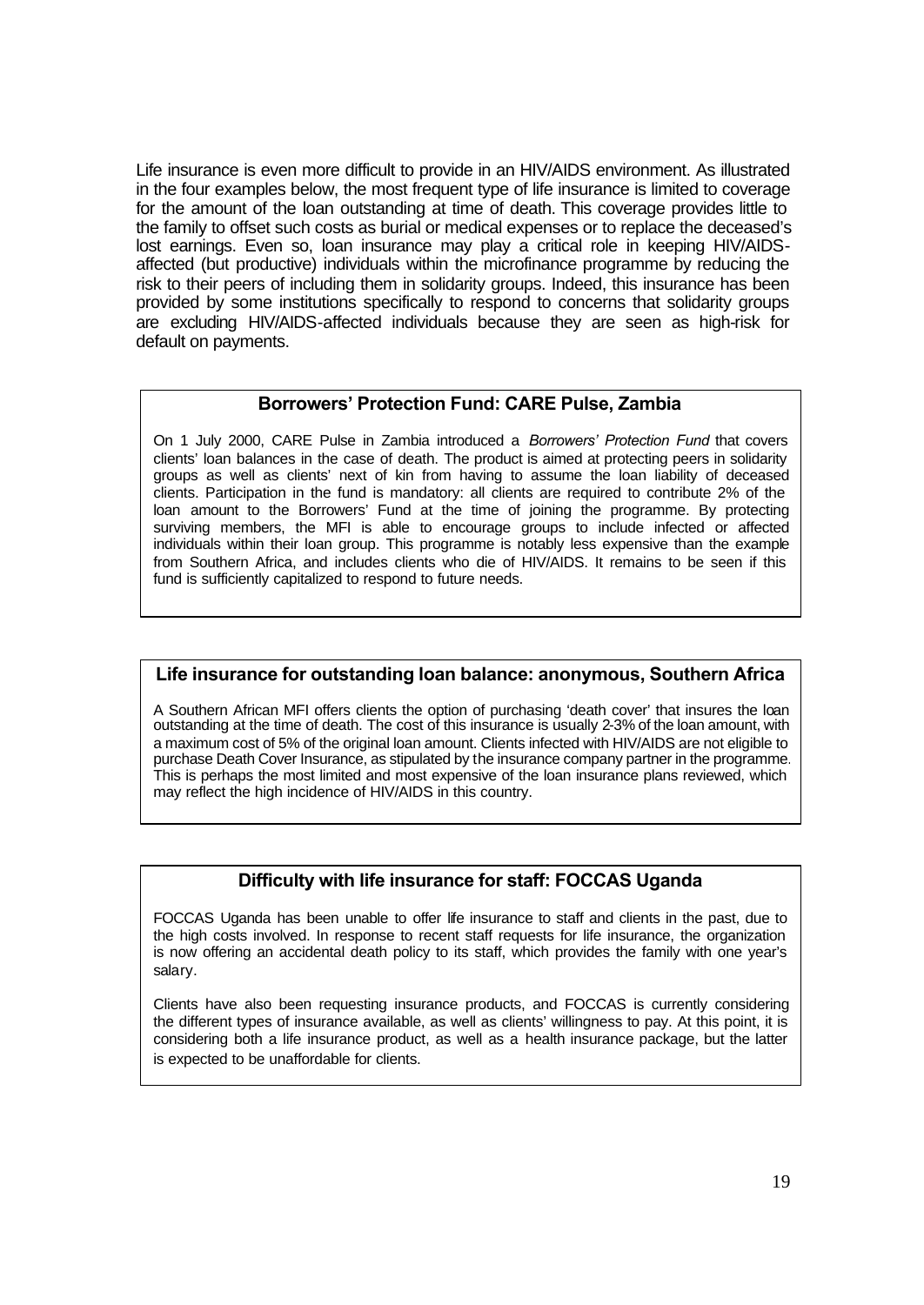## **A closer look: savings products**

Savings are an important product for HIV/AIDS-affected households. If savings are initiated when the household is still able to put aside money for future use, then the household can draw on those savings during financially stressful times—when medical costs rise, when expenses go up as orphans are absorbed, and as income streams fall.

In microfinance, savings fall into two very distinct categories. Voluntary savings are flexible accounts to which clients have access as needed. To protect savers, voluntary savings are typically only available through regulated financial institutions—a requirement that very few Africa-based MFIs can meet. However, MFIs worldwide have found creative ways to provide more flexible savings, one of which is described by FINCA/Uganda in the main report.

Alternatively, many MFIs take compulsory savings—regular deposits required for participation in the programme. Compulsory savings are generally held out of reach of the client until he or she exits the programme. These funds serve as an individual or group guarantee against default, and are used by the institution as a source of lending capital.

When HIV/AIDS-affected households face periods of extreme financial hardship, they must examine all available sources of cash. In fact, nearly half of the institutions involved in this survey reported that their clients were increasingly asking for access to compulsory savings, and might even be leaving the programmes in order to retrieve those funds. An example of this is provided below.

# **Changes in compulsory savings products: PRIDE/Tanzania**

PRIDE/Tanzania uses compulsory savings as a tool for guaranteeing loans. Clients are required to contribute \$1.50/week into this account, and cannot access the funds till they exit the programme. Currently, PRIDE/Tanzania is observing a high client exit rate, some of which may be due to clients' desire to access these savings. The MFI is now considering limited withdrawal options or predetermined savings cycles to keep clients within the programme while meeting their need for access to savings.

# **Clients opt for voluntary savings: anonymous, East Africa**

In the case of this MFI, clients maintain an informal fund used for emergencies among group members. Recently, clients have requested that the MFI help them to establish a more formal and safer fund to be administered by the MFI. The fund would be used for a variety of medical and other emergency needs. The MFI is seriously examining ways in which to respond to this request.

Trust funds are another form of savings currently being explored by a range of MFIs. The objective of the Trust Fund is to allow HIV-positive clients to protect and direct their assets for their children's use after their death. As described in the main report, Opportunity International is one institution exploring this option. The question remains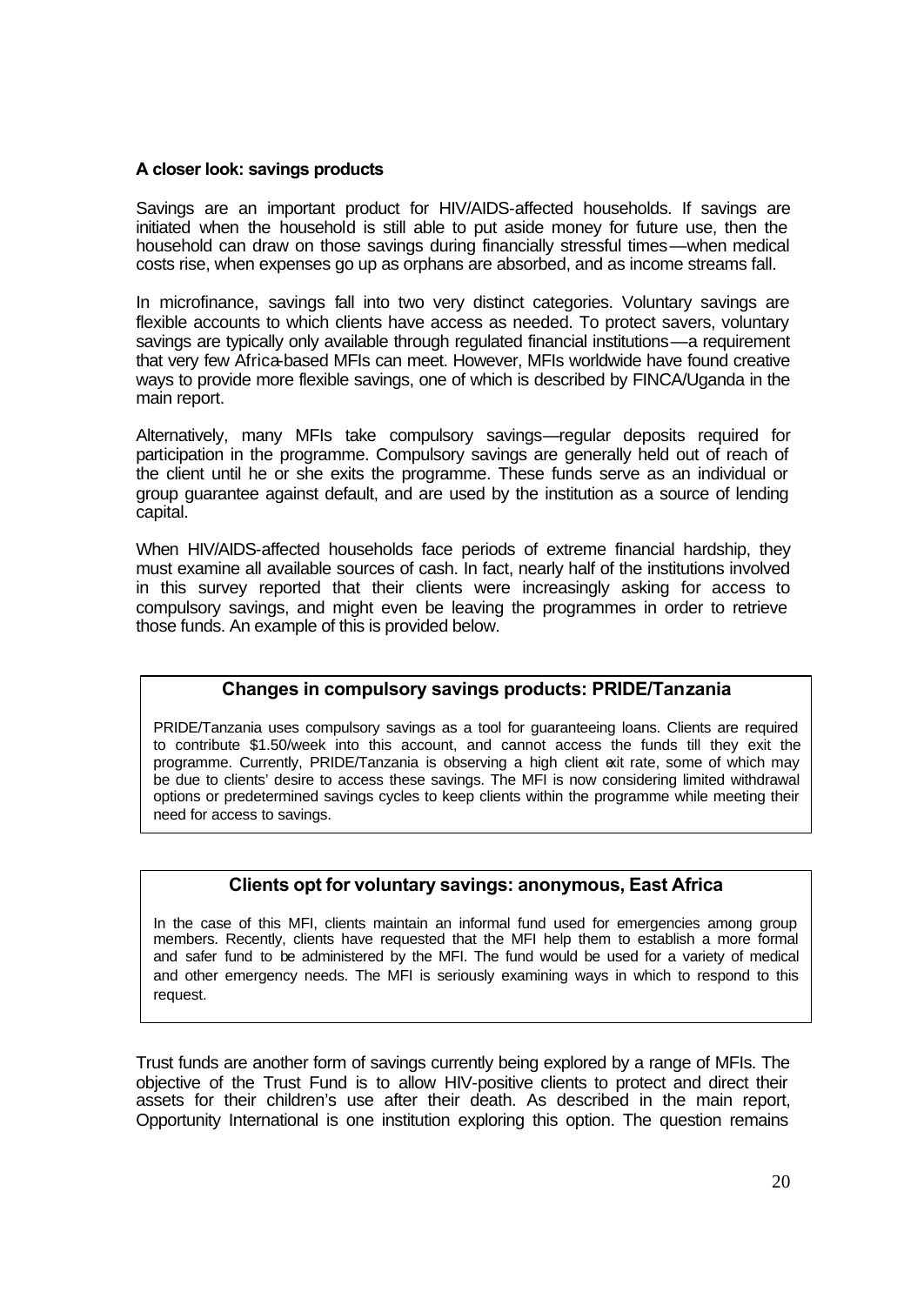whether poor people have sufficient discretionary funds above and beyond their current savings to enable them to contribute to a Trust Fund.

## **A closer look: other product innovations**

While credit and savings are the predominant microfinance products, one MFI in South Africa—the Small Enterprise Foundation—told of a free death benefit that they provide to clients. As explained below, this product has obvious relevance to an AIDS context.

### **Death benefits for clients: Small Enterprise Foundation, South Africa**

The Small Enterprise Foundation (SEF) of South Africa serves a very poor clientele, who face pressures of medical expenses, school fees, burial expenses, and social events such as weddings and baptisms. Recognizing this, SEF has provided families of deceased clients a one-time payout of \$33 towards burial and other expenses, at no cost to the client.

SEF notices that the aggregate amount that the MFI has paid for this service has increased over the past two years. In 1998, the MFI paid a total of 6000 Rand; in 1999, 4,300 Rand, and in 2000, 10,800 Rand. So far, SEF considers the costs of this benefit minimal to the MFI, and in fact has considered raising the amount of the benefit. SEF is concerned, however, that this benefit may create an incentive for sick clients to stay on in the programme at all costs.

## **Initial lessons in product innovations for HIV/AIDS**

In sum, MFIs have primarily focused on innovations around insurance and savings products to improve their offering to individuals and households affected by HIV/AIDS. Two closing points on these products are in order. Firstly, each of these innovations serves a broader purpose of protecting poor households from a range of health and other emergencies, not just HIV/AIDS. In fact, it is worth noting that not one of the above products was designed specifically to respond to HIV/AIDS. Secondly, all of the above programmes serve HIV/AIDS-affected households without targeting people living with AIDS. The overall conclusion can be stated as follows: MFIs should strive to provide a range of services that respond to clients' perceived needs, and should do so without targeting or excluding HIV/AIDS-affected households.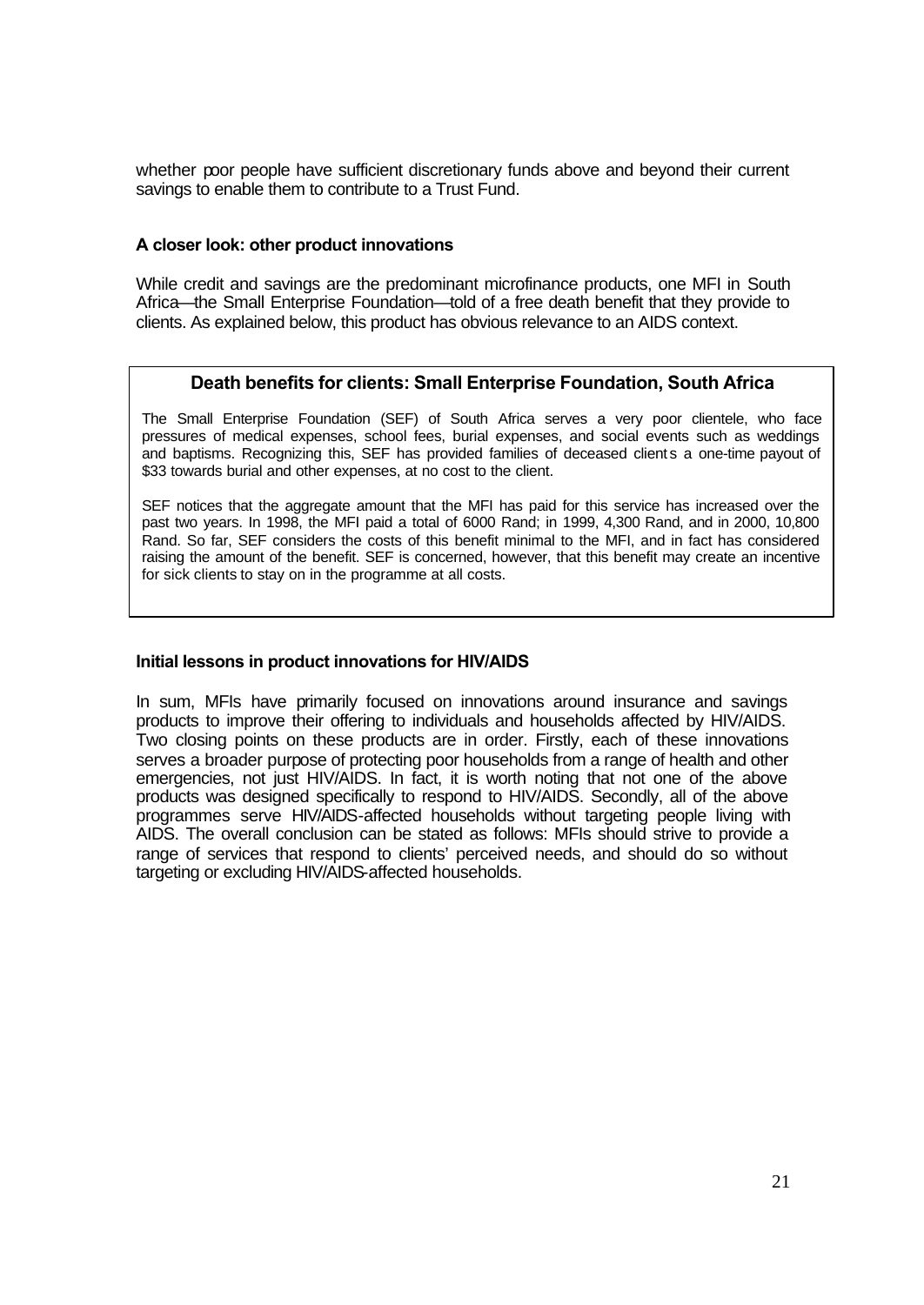#### **Appendix D: Preliminary findings from USAID survey**

This appendix provides initial survey findings for the USAID survey of microfinance and HIV/AIDS. Responses received after 23 August 2000 were not included in this analysis. Funding for this study was provided by USAID's Office of Microenterprise Development. The work was conducted by Development Alternatives, Inc. of Bethesda, Maryland.

Between June and August 2000, senior managers of 22 microfinance institutions (MFIs) from across Africa responded to a voluntary USAID survey exploring (1) the effects of HIV/AIDS on MFIs and their clients, and (2) MFI responses to the HIV/AIDS crisis. Although the survey is ongoing, this sheet provides initial findings up to 23 August 2000.

#### **Survey respondents**

The 22 MFIs represent Burkina Faso, Ghana, Kenya, Malawi, Mozambique, Namibia, Rwanda, Somalia, South Africa, Tanzania, Togo, Uganda, Zambia and Zimbabwe. Of these, 54% provide financial services only, and fully 95% strive for full financial sustainability. On average, the MFIs have been in operation for over five years and have 7500 clients, 79% of whom are women.

#### **Economic stress and behavior change for microfinance clients**

Without exception, all programmes reported that their clients were under extreme economic stress. MFIs cited medical expenses as the greatest economic stress on their clients (95%), followed by feeding the family (86%), and then paying for funerals (77%). In addition, 50% cited the costs of caring for orphaned children. At the same time, clients' ability to respond economically to these challenges is compromised by increasing illness; 60% of MFIs report higher rates of illness among their clients over the last 12 months.

Is growing economic stress translating into changes in microfinance behaviour? It appears that client behaviours are changing on several levels. MFIs report observing the following trends over the last 12 months:

- increased difficulty in loan repayments (57% of MFIs)
- increased requests for access to compulsory savings (47% of MFIs)
- higher client absenteeism at meetings (45% of MFIs)
- increased requests for smaller loan sizes (29% of MFIs).

In addition, clients are exhibiting signs of difficulty in saving, lower productivity on the job (due to both illness and growing household responsibilities), regular diversion of enterprise loans for health care or funeral expenses, and more frequent 'pausing' in use of microfinance services.

Of the survey respondents, 36% are currently tracking clients by indicators that can be used to shed light on the changes HIV/AIDS is generating in households, such as number of dependents per household, number of female-headed households, or number of households caring for orphans.

#### **Effects on the MFI**

Defaults are definitely on the rise due to HIV/AIDS. Over a quarter of MFIs noted this change explicitly. Others mentioned that loans diverted to pay for health emergencies are more frequently leading to defaults. The number of clients withdrawing savings and/or no longer borrowing because of HIV/AIDS is not clear at this time. Although 77% of the MFIs responding do monitor client exit rates, they do not know why these clients are leaving their programmes. Some programmes are now adding exit surveys that include health information.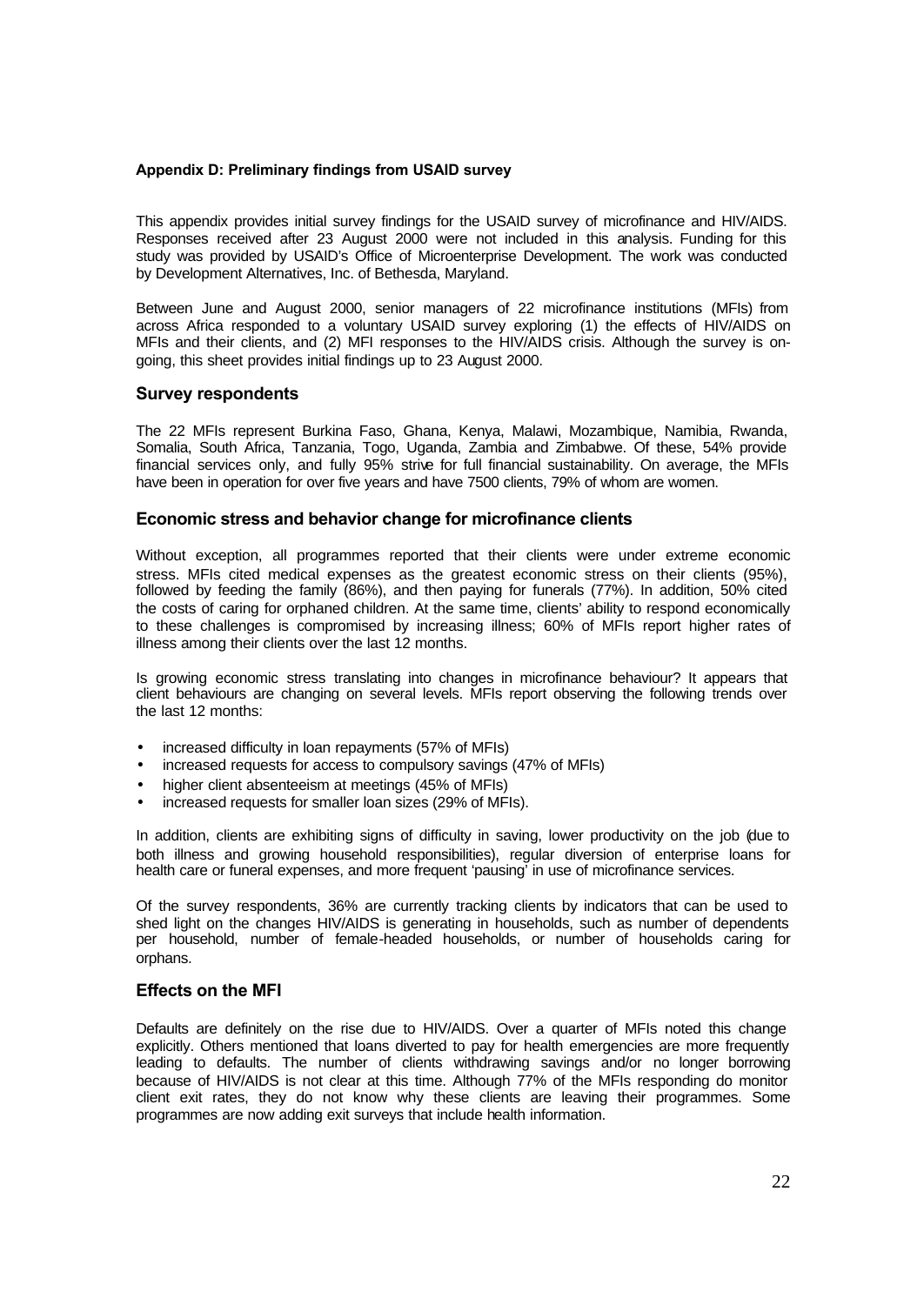At this time, MFIs have not begun to separately track the impact of HIV/AIDS on their financial bottom line, so it is impossible to estimate the overall effect of the disease on MFIs' ability to cover costs. However, when MFIs were asked whether their overall cost structure was rising due to HIV/AIDS, 41% answered in the affirmative. The most frequently cited areas of cost increases are in loan loss provisions and in staff benefits (both reported by 27% of respondents). A third area is new client induction costs (14% of respondents), which reflects the need to continually replace exiting clients with new clients to remain on the same expansion curve.

#### **Effects on the MFI staff**

None of the MFI staff is immune to this disease or its consequences. Forty-three per cent of MFIs reported that staff household sizes were rising as they absorbed orphans. Twenty-four per cent reported an increase in staff absenteeism, and another 24% reported increases in staff illness over the last year. In addition, 29% of programmes reported 'other' indicators of how HIV/AIDS is affecting staff: requests for transfers to be closer to sick family members; requests for higher salaries to compensate for rising medical and funeral costs; increasing staff concerns about benefit packages; and reduced productivity on the job.

### **Pro-active MFI responses to HIV/AIDS**

While AIDS clearly takes a toll on MFIs and their clients, microfinance can also be used to combat the disease. The survey identified several areas where MFIs are already active.

To date, the most common response is provision of health information to clients and their families. Fully 43% of MFIs report participating in an AIDS education and prevention programme, primarily through partnerships with health organizations or hospitals. MFIs that launch these programmes through partnerships (rather than as an integrated part of the microfinance methodology) appear to be able to initiate them more quickly, more effectively, and at lower cost to themselves or their clients.

A few MFIs have begun to launch new financial products to respond to HIV/AIDS. Two MFIs have piloted health care plans with local HMOs to provide basic medical support for all illnesses, including HIV/AIDS. This responds directly to the finding that medical costs place the single largest economic strain on households.

More common is loan insurance, designed to cover the loan balance outstanding in the case of client death. This insurance is primarily designed to protect the quality of the MFI's portfolio, but also helps those legally bound to repay the client's debts, whether family or solidarity group members. This death protection comes at a significant cost to the client—typically a fee of 2-5% on the face value of the loan—which adds significantly to the cost of borrowing.

But perhaps the most valuable role of microfinance in the face of the epidemic is that of continuing to do what it does best: offer still-productive adults an opportunity to strengthen the household's economic base through access to financial services. The more aware the MFI is of the needs of HIV/AIDS-affected communities, the more likely the MFI is to be appropriately flexible in how it delivers these basic services so that clients get the most from these services.

#### **Final survey results**

These preliminary results will be replaced by the formal survey report, due for completion in November 2000. The final report will be posted on the Microenterprise Best Practices website (www.mip.org), along with other papers on this topic. For further information, contact Joan Parker at DAI, joan\_parker@dai.com.